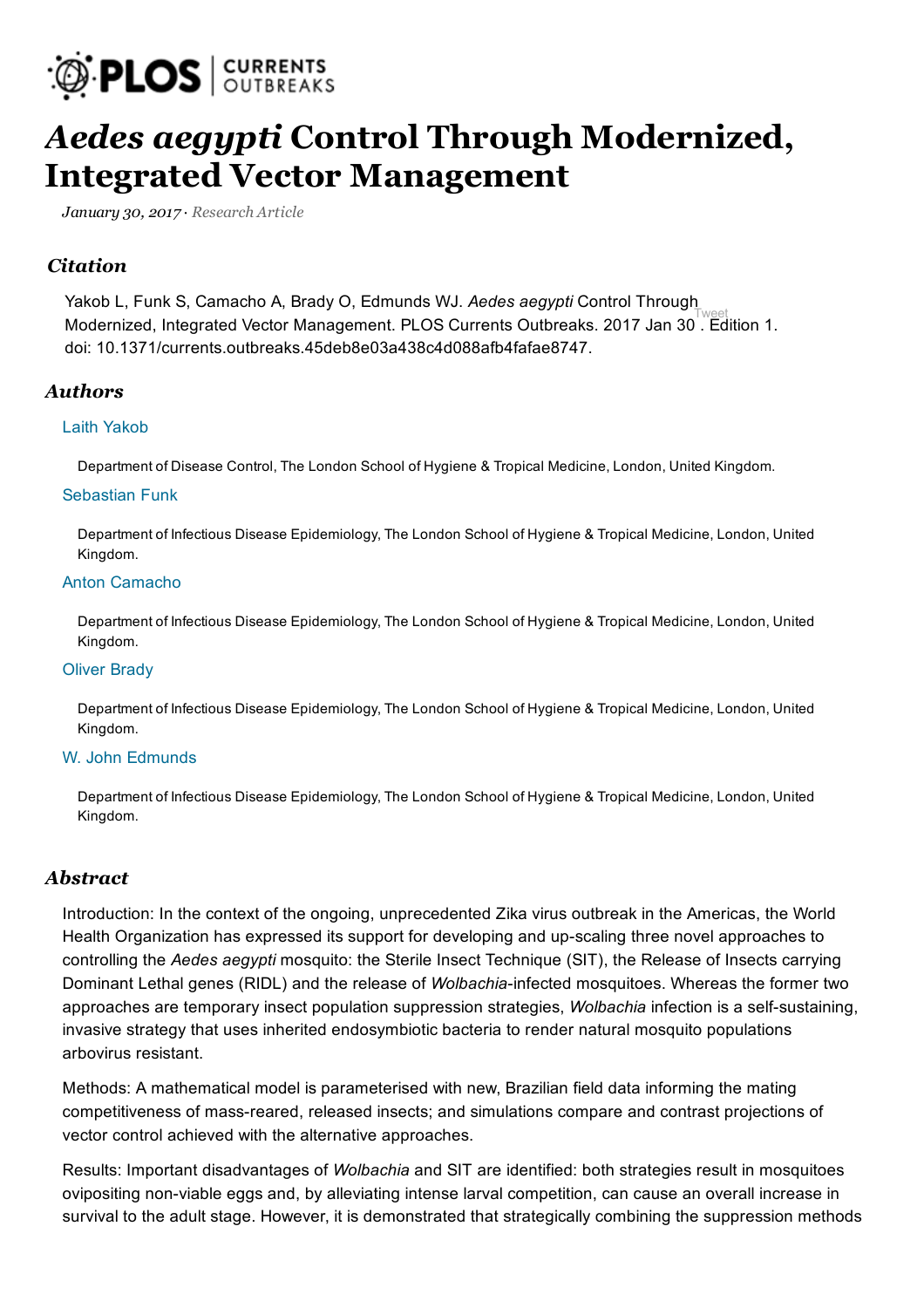with Wolbachia can generate a sustained control while mitigating the risks of inadvertent exacerbation of the wild mosquito population.

Discussion: This initial analysis demonstrates potential for good synergy when combining novel mosquito approaches in a modernized, integrated vector control programme.

### *Funding Statement*

Funding was provided by the MRC, the Newton Fund and the Wellcome Trust through a Zika rapid Response grant (MC\_PC\_15097); and through both the ZikAlliance and ZikaPLAN consortium grant funded by the European Research Council (734584).

# *Introduction*

Autochthonous American transmission of Zika virus was first identified in May 2015 following its isolation from febrile individuals from the Brazilian states of Bahia and Rio Grande do Norte. In the subsequent 15 months, confirmed cases of ZIKV had been declared by health authorities of over 50 countries and territories in the region<sup>[1](#page-31-0)</sup> and estimates of the number of suspected cases for [2](#page-31-1)015 alone exceed 1 million.<sup>2</sup>

ZIKV is transmitted through the bite of several mosquito species, but Aedes aegypti (the primary dengue and chikungunya vector) is believed responsible for the current surge. Although the virus was discovered to infect humans in 1952,<sup>[3](#page-31-2)</sup> it was not until recent months, in the wake of an outbreak of unprecedented size, that a possible link between infection during pregnancy and subsequent neurological disorders (including microcephaly) in newborns was first made.<sup>[2](#page-31-1)</sup> On February 1st 2016, this association led the World Health Organization to declare the American Zika virus outbreak a public health emergency of international concern (PHEIC).

Epidemiological understanding of ZIKV is limited. Prior to a 2007 outbreak on Yap Island<sup>[4](#page-31-3)</sup> and a 2013-14 outbreak in French Polynesia,<sup>[5](#page-31-4)</sup> the virus was believed to be zoonotic, chiefly infecting monkeys and only yielding the occasional spillover into small numbers of humans. Consequently, few empirical studies exist to inform many basic epidemiological metrics such as the incubation periods in mosquitoes and humans; the rate of symptomatic infection; the duration of infectivity of mammalian hosts or the development of immunity to infection. A huge, concerted effort among the international research community following the WHO declaration means that the coming months and years can be expected to steadily populate these important knowledge gaps. Corresponding improvements in case management and prophylaxis can also be anticipated. Until then, however, vector control is the only available strategy to mitigate further outbreaks and contain the spread of disease.<sup>[6](#page-31-5)</sup>

Due to its primary role in the spread of major arboviral public health threats including dengue, chikungunya and vellow fever, the vector A, aegypti has been the target of numerous novel vector control technologies generated in recent decades. These include methods that either suppress mosquito popuations or render mosquitoes refractory to arboviral infection.<sup>[7](#page-31-6)</sup> The Sterile Insect Technique (SIT) is a genetics-based method that has been successfully used to suppress agricultural pest insects since the 1950s. $8$  It involves the release of radiation-sterilised male insects into wild populations where they seek out and mate with the females, giving rise to offspring which are not viable. A limitation of this method that has so far hampered its implementation in mosquito control is the considerable reduction in mating competitiveness incurred in these insects through exposure to radiation.<sup>[9](#page-31-8)</sup>

The Release of Insects carrying a Dominant Lethal gene (RIDL) is a strategy related to SIT but with a dominant lethal transgene inserted into the mosquito replacing the need for radiation exposure.<sup>[10](#page-31-9)</sup> An important distinction between a trangenic lethal gene and radiation sterilisation is the ability within the former approach to control the timing of lethal gene activation. Whereas SIT offspring perish at the insect's egg stage, RIDL can be programmed to take effect at any life stage. A line of RIDL A. aegypti mosquitoes that express the lethal gene at the pupal stage was recently described.<sup>[11](#page-31-10)</sup> Surviving beyond the egg stage to die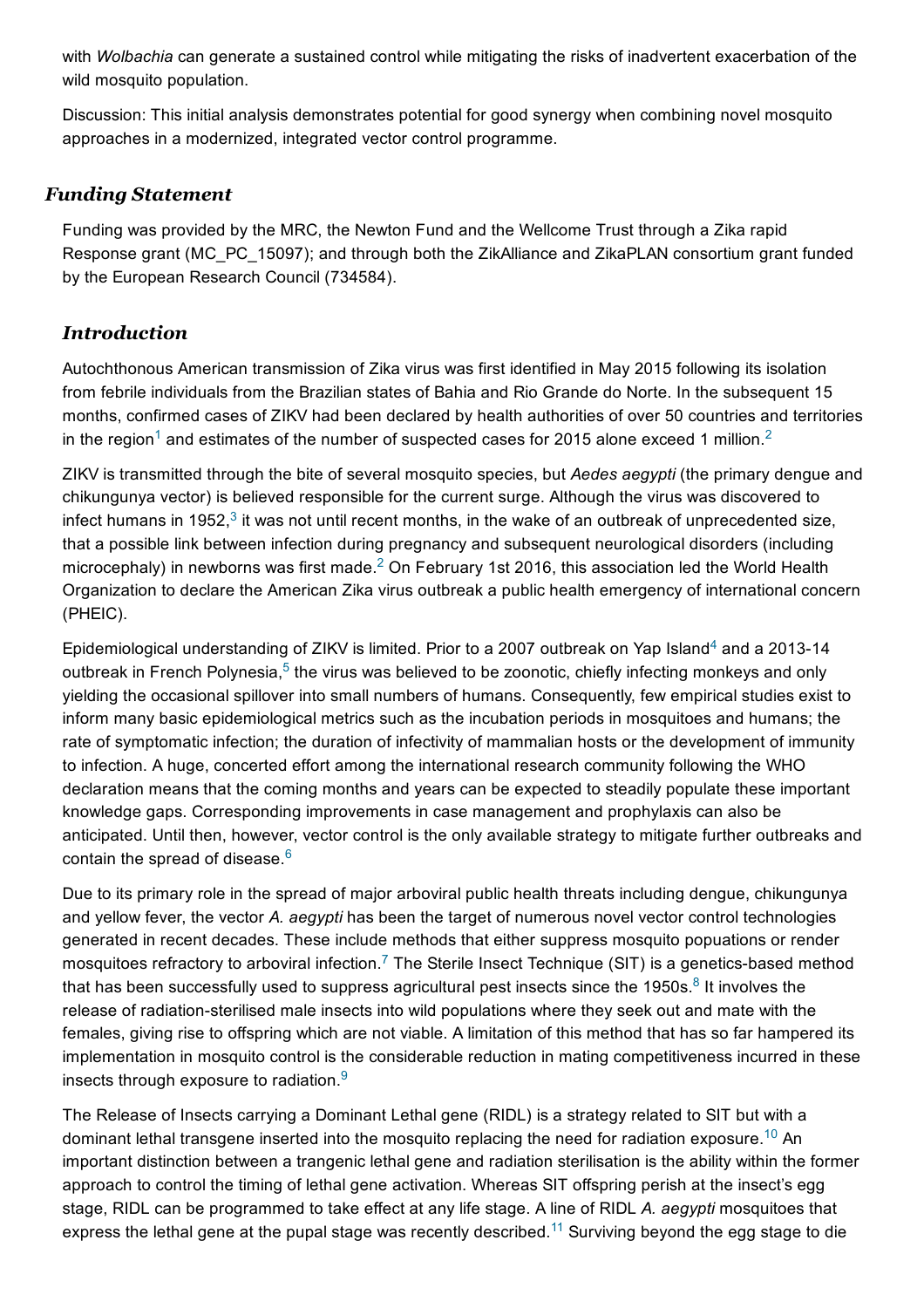as pupae may be advantageous because RIDL larvae will survive to compete with wild larvae for food, providing a secondary mode of control that operates through enhancing resource limitation. A small-scale field trial of RIDL in the Brazilian state of Bahia was recently conducted and reported to have a considerable level of success in suppressing wild A. aegypti populations.<sup>[12](#page-31-11)</sup>

The third approach to vector control that is considered in the current study is the release of Wolbachiainfected male mosquitoes. Wolbachia are endosymbiotic bacteria that have recently been demonstrated to render A. aegypti mosquitoes resistant to infection with dengue<sup>[13](#page-31-12)</sup> and chikungunya;<sup>[14](#page-31-13)</sup> and there is some early indication that *Wolbachia*-infected A. aegypti are also refractory to Zika virus. <sup>[15](#page-31-14)</sup>Wolbachia infection produces a phenotype termed cytoplamic incompatability whereby infected female insects have viable offspring but uninfected females do not have viable offspring when they mate with infected males. This results in a selective advantage from infection that facilitates the spread of Wolbachia into wild insect populations. The first field trial was conducted in northern Queensland, Australia, where repeated releases of Wolbachia infected male A. aegypti resulted in the successful establishment of the endosymbiont in the local wild mosquito populations.<sup>[16](#page-32-0)</sup>

The two suppression methods, SIT and RIDL, along with the arbovirus refractory-method employing Wolbachia, have all been endorsed by the WHO to be used for vector control in the current Zika PHEIC.<sup>[17](#page-32-1)</sup> Here, a mathematical model is presented that i) assesses the relative efficacies projected for these novel vector control methods, ii) identifies any anticipated shortcomings of the different approaches, and finally, iii) strategises their combined implementation as part of a modernized, integrated vector management programme.

# *Methods*

#### Aedes aegypti population dynamics

In the absence of control measures, mosquito population dynamics are governed by a time-delay differential equation model that is adapted from Dye.<sup>[18](#page-32-2)</sup> The model explicitly tracks the number of adult females (F) but also accounts for density dependent survival of the larval mosquito stages: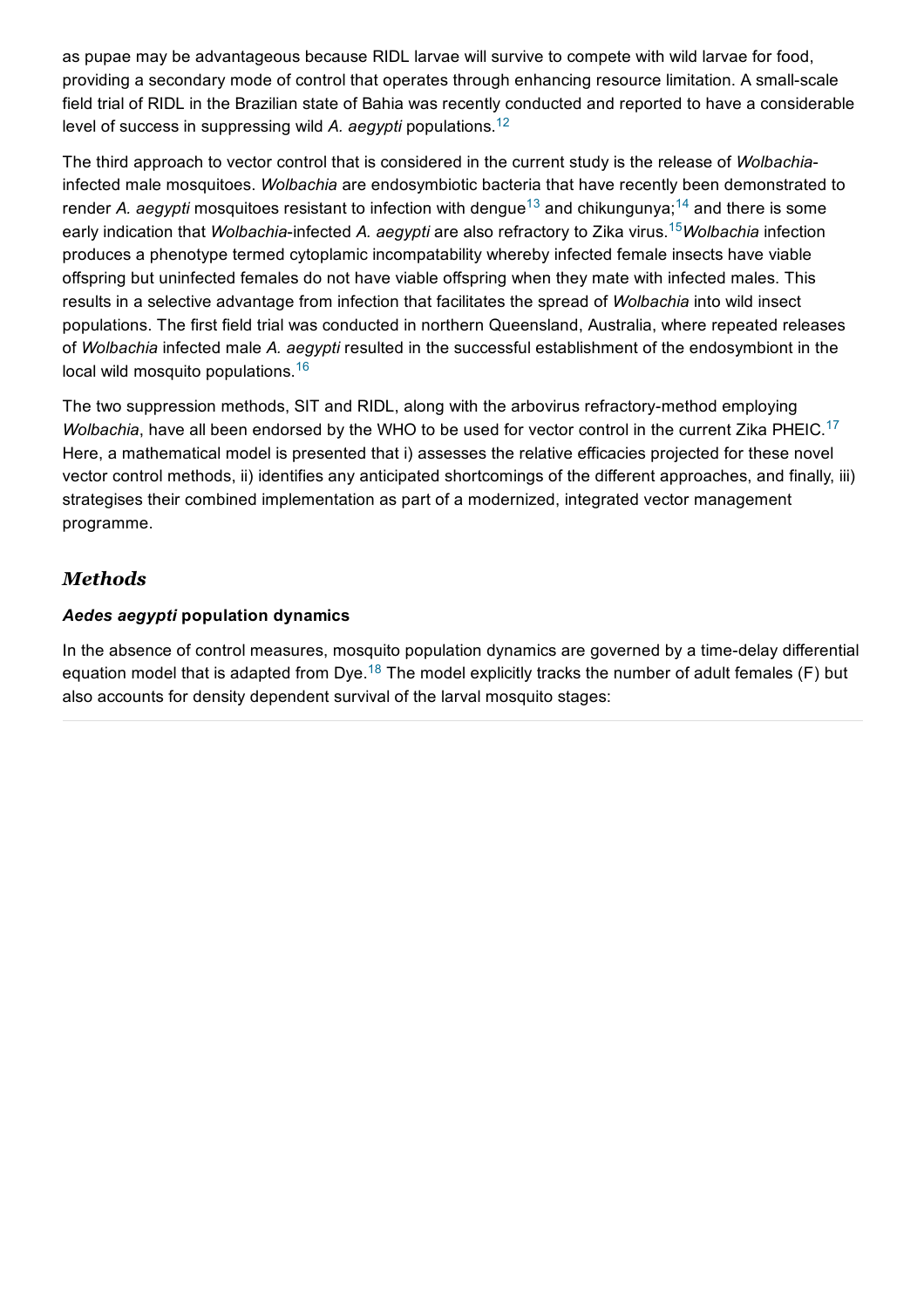$\frac{dF}{dt} \!=\! P\!\!\! \!\!\! P_{t-\tau} e x \, p^{(-\alpha(EF_{t-\tau})^\beta)} \!-\! dF$  <br> Equation 1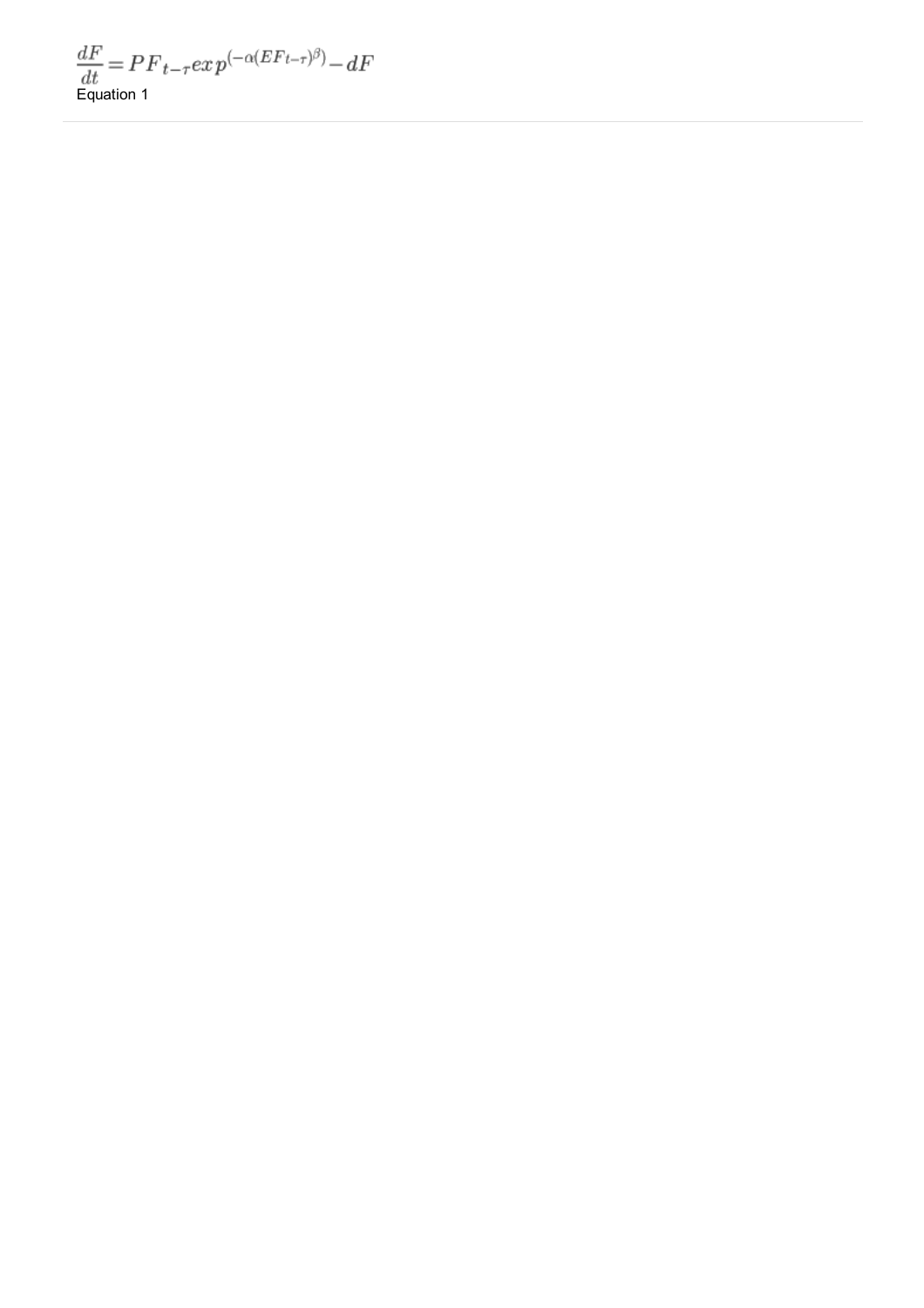P determines the per capita reproduction rate corrected for density independent mortality prior to adult emergence; E is the daily egg production rate per female and d denotes the adult mortality rate.<sup>[18](#page-32-2)[,19](#page-32-3),[20](#page-32-4)</sup> The time-delay component accounts for the generational time (τ) of *A. aegypti* in the wild (hence, F<sub>t-τ</sub> equates to the adult female mosquito population τ days ago). α and β respectively govern the carrying capacity of mosquito larvae and the intensity of density dependence. Properties of this form of density dependence are fully explored by Bellows;<sup>[21](#page-32-5)</sup> but in short, higher β tends towards 'scramble-type competition' whereby some of the shared resource will be consumed by all larvae before its limitation imposes additional (density dependent) mortality. Recent field studies exploring A. aegypti larval survival provide good evidence to support the fact that this species exhibits strong over-compensatory (scramble type) density dependence.<sup>[22](#page-32-6)</sup> Baseline model parameterisation used estimates from the range described by Dye (1984):  $\beta$  = 0.571, P = 0.692, d = 0.12 and τ = 27 (see supporting material for further details). However, allowing for ±20% random variability (uniform distribution) in these input parameters, parameter sets were generated that encompassed under-compensatory as well as over-compensatory population dynamics (see Supplementary Figure 1).

#### Incorporating control in the mathematical model

Both the suppression methods and Wolbachia operate through released insects mating with wild insects and an important constraint on the efficacy of these approaches is the reduced mating competitiveness of insects reared in the lab versus wild insects. Taking into account the fitness cost associated with lab rearing and denoting the resulting reduction in male competitiveness with c (between 0 and 1), the reduction in reproductive potential of a population under control is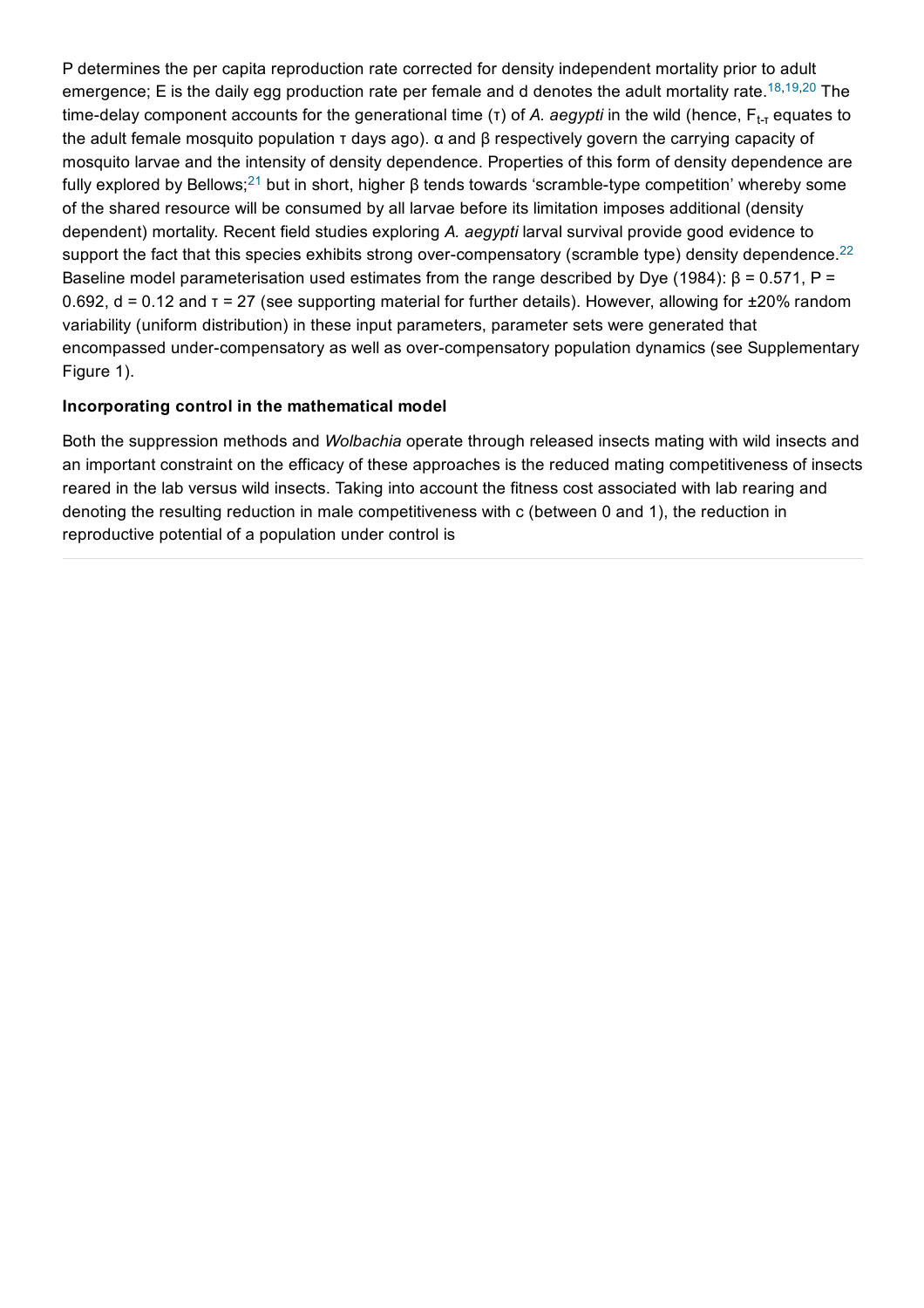$\label{eq:phi} \phi = \frac{M_{t-\tau}}{M_{t-\tau}+M_{t-\tau}^w + c(M_{t-\tau}^{w,n}+M_{t-\tau}^s)}$  <br> Equation 2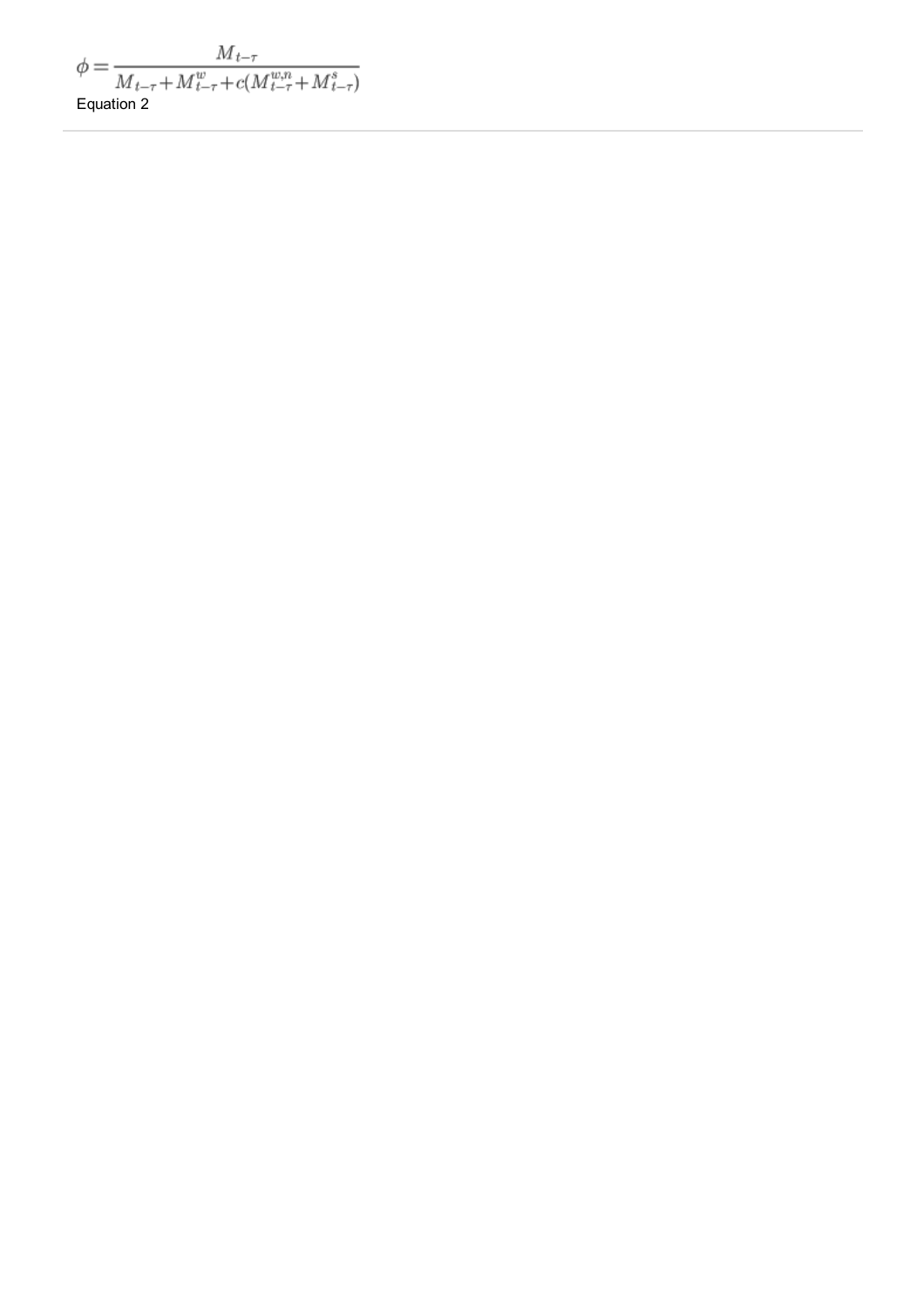where wild males (M) compete with introduced sterilised males (M<sup>s</sup>) and *Wolbachia*-infected males (M<sup>w,n</sup>), as well as *Wolbachia*-infected males that emerge following wild mating events (M<sup>w</sup>). In the above equation, we assume that the reduced competitiveness associated with lab-reared insects is negligible in their offspring with wildtypes (in other words  $M<sup>w</sup>$  is not multiplied by c).

The recent field trial of RIDL releases in Bahia, Brazil yielded a dataset that included estimates of the density of wild mosquitoes, the density of released males as well as the proportion of RIDL larvae collected in ovitraps that were regularly checked.<sup>[12](#page-31-11)</sup> Mating competitiveness of lab-reared mosquitoes was tracked over the course of the suppression programme. We explore the relationship between wild female mosquito density and the mating competitiveness of reared male insects using this unique data set.

Because larvae do not hatch from eggs resulting from females mating with radiation sterilised males, this control measures also impacts the intensity of density dependent competition at the mosquito's larval stage. The proportion of offspring (not infected with Wolbachia) that survive to compete at the larval stage is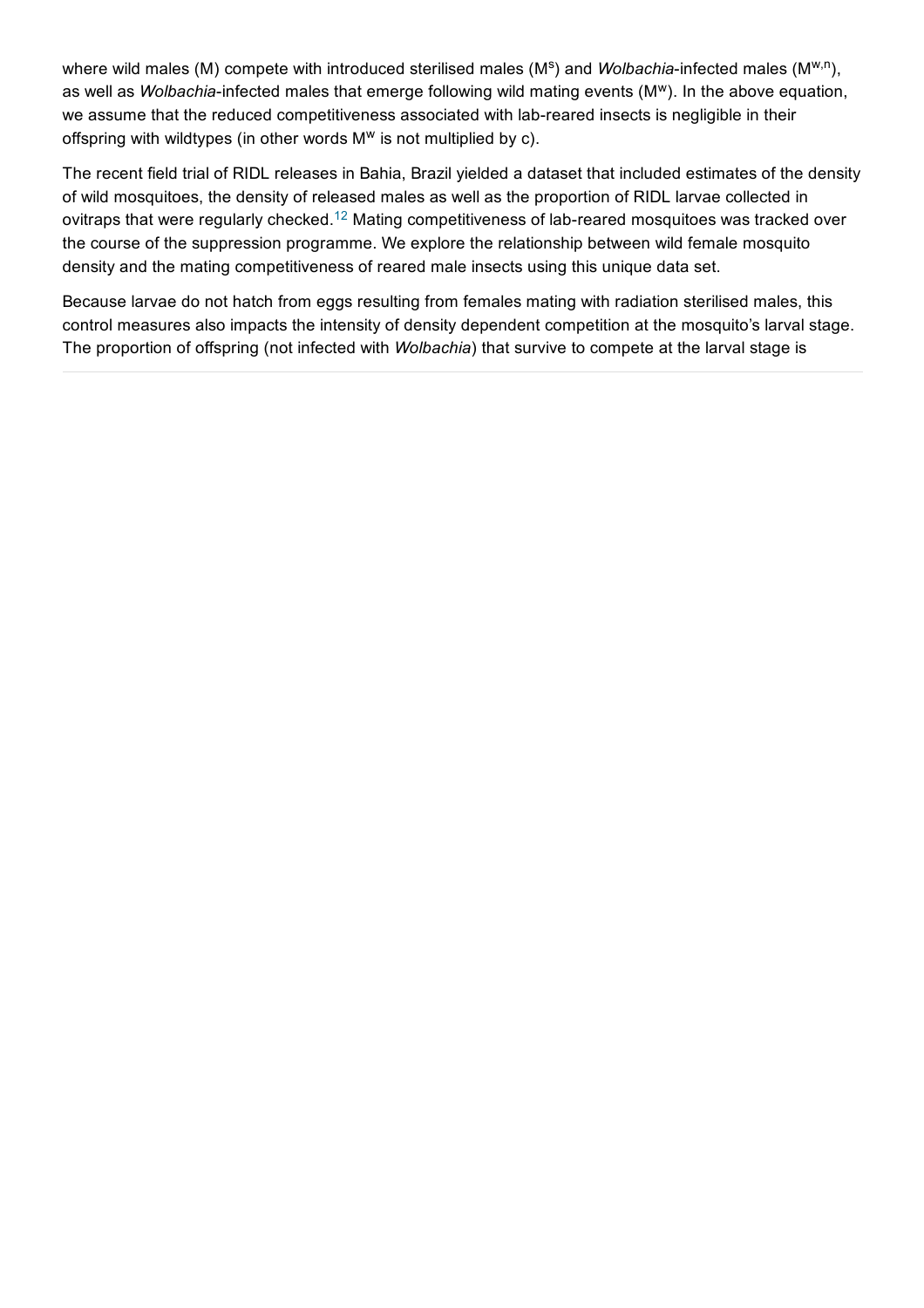$$
\psi = \frac{M_{t-\tau} + \lambda M_{t-\tau}^s}{M_{t-\tau} + M_{t-\tau}^s + M_{t-\tau}^w + M_{t-\tau}^{w,n}}
$$
  
Equation 3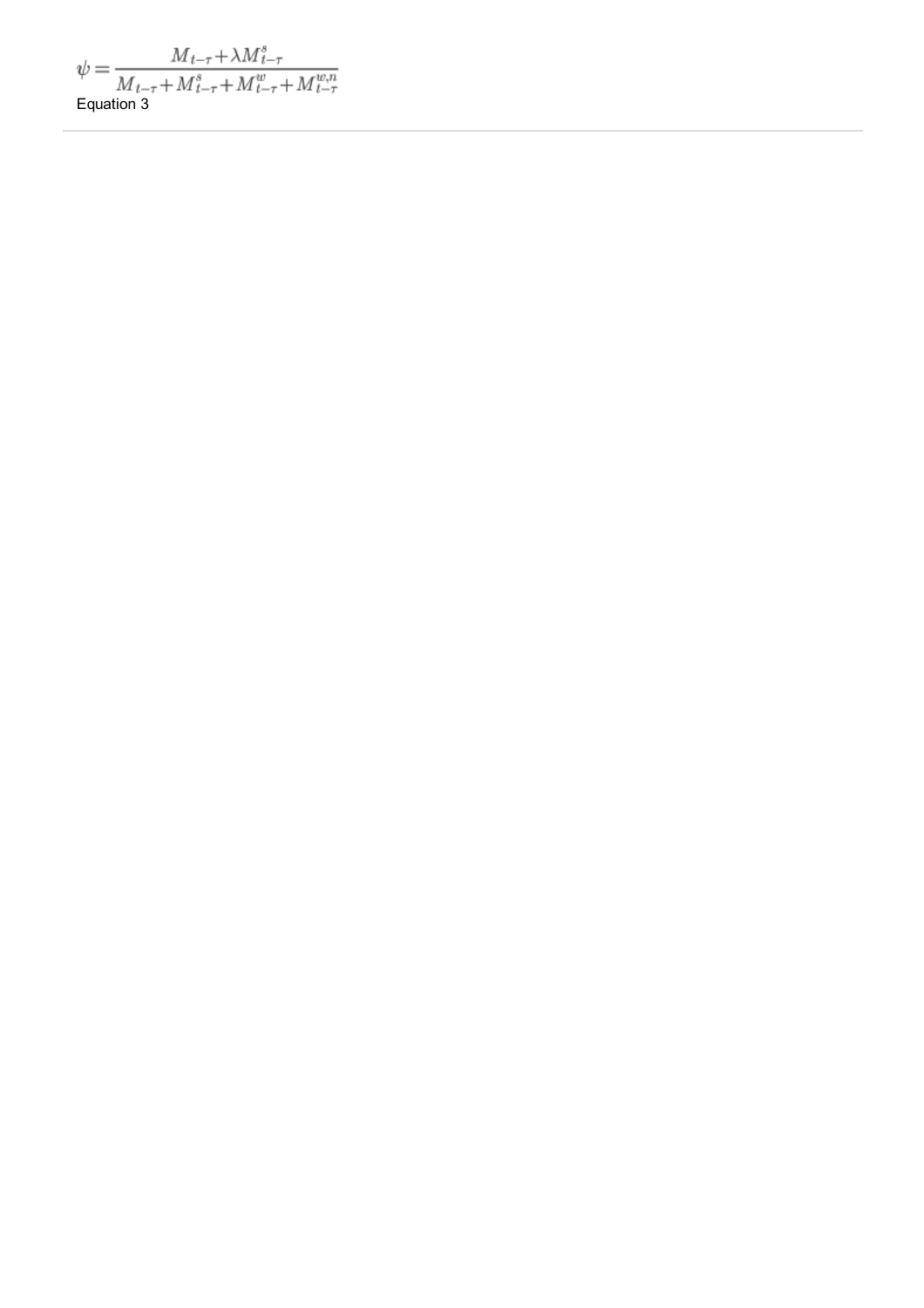where  $\lambda$  operates as a switch to distinguish between radiation- and genetically-sterilised males:  $\lambda = 0$ denotes SIT where offspring do not survive to larvae and therefore do not contribute to density dependent competition, and  $\lambda$  = 1 denotes RIDL where RIDL offspring do survive the larval stage.

The resulting population dynamics of female mosquitoes not infected with Wolbachia is then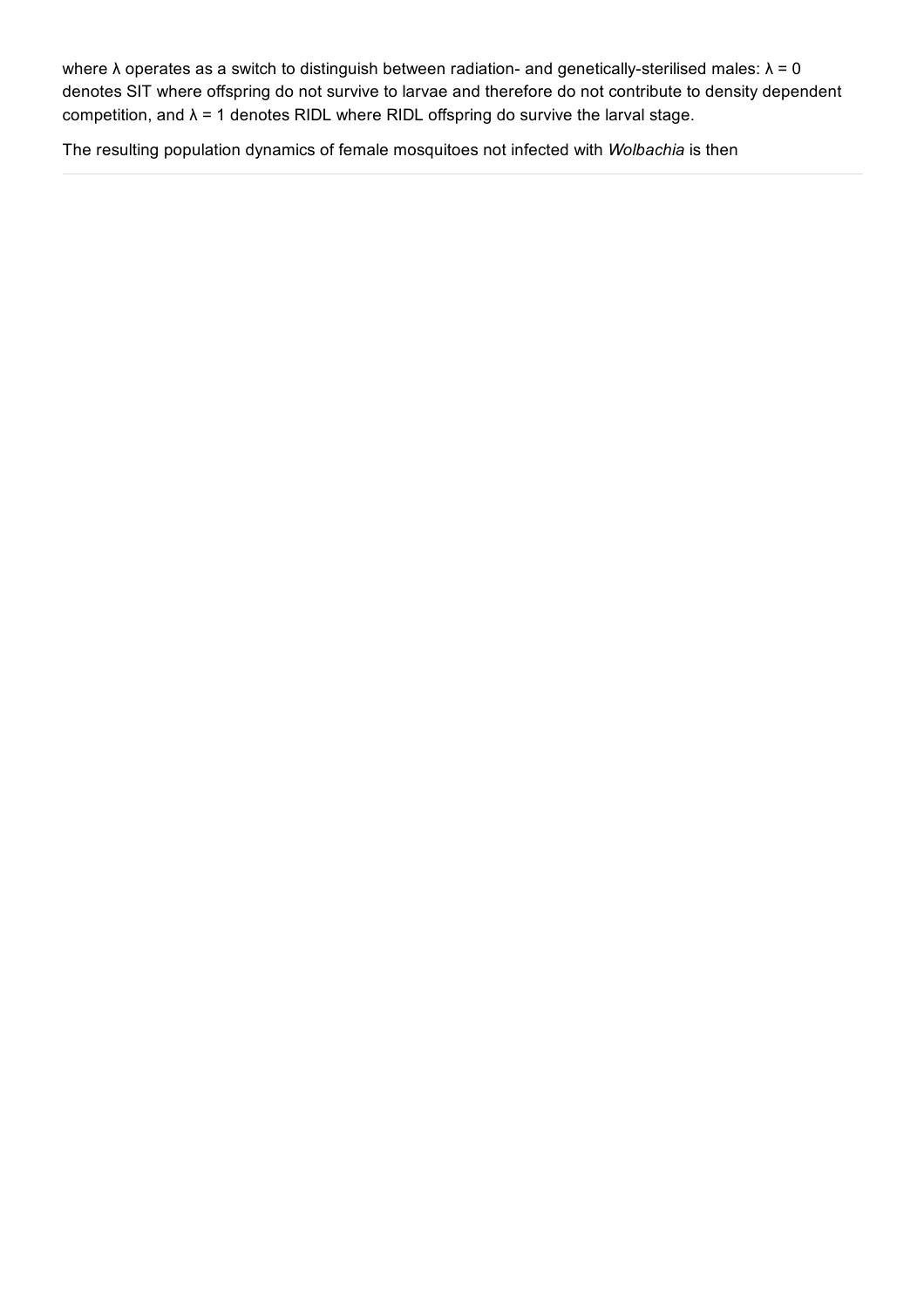$\frac{dF}{dt} \!=\! P\!\!\! \!P_{t-\tau} \phi \! \exp^{(-\alpha (\psi E F_{t-\tau})^\beta)} \! \!-\! dF$  <br> Equation 4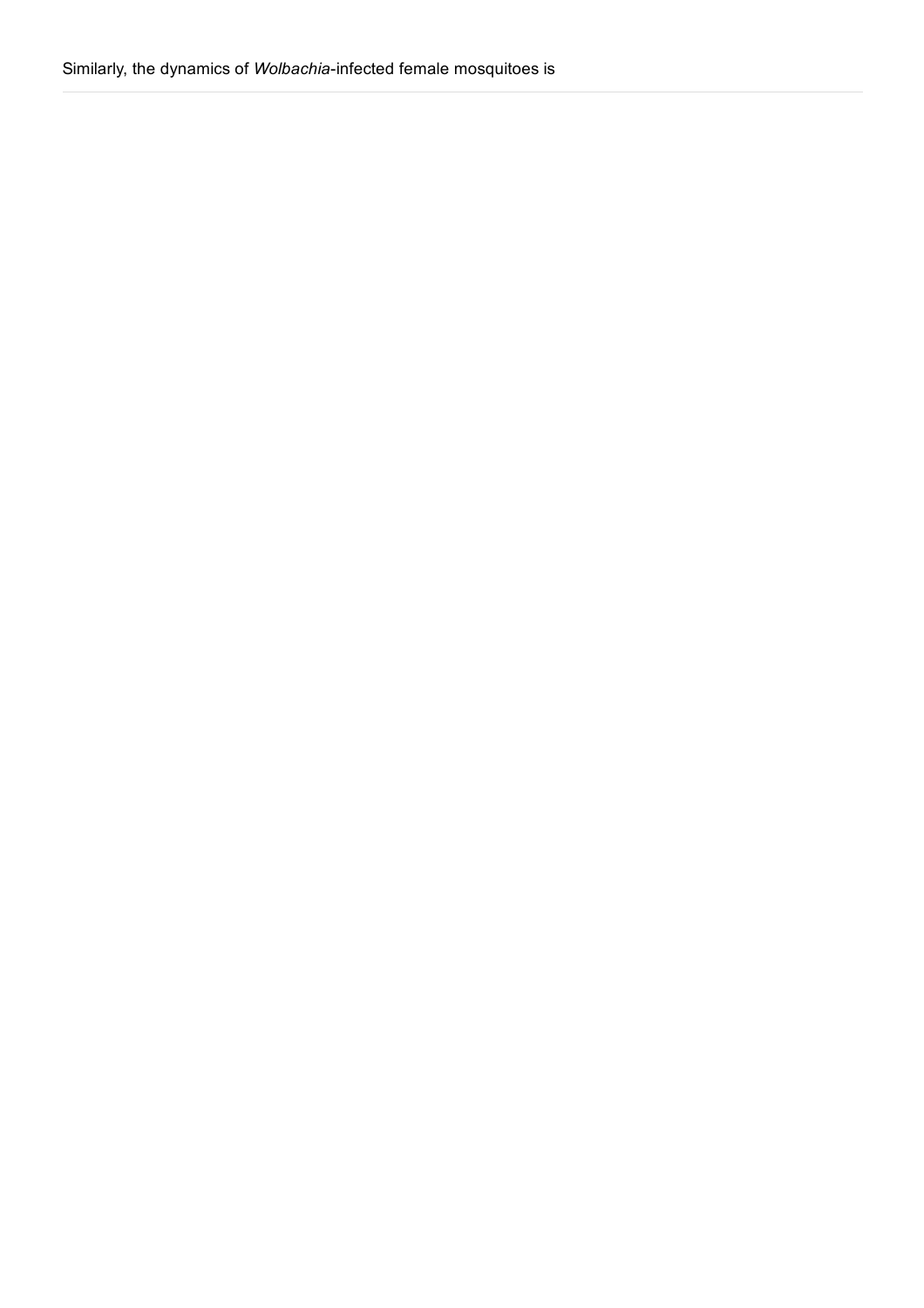$$
\frac{dF^w}{dt} = P F^w_{t-\tau} \phi^w exp^{(-\alpha(\psi^w EF^w_{t-\tau})^\beta)} - dF^w
$$
 Equation 5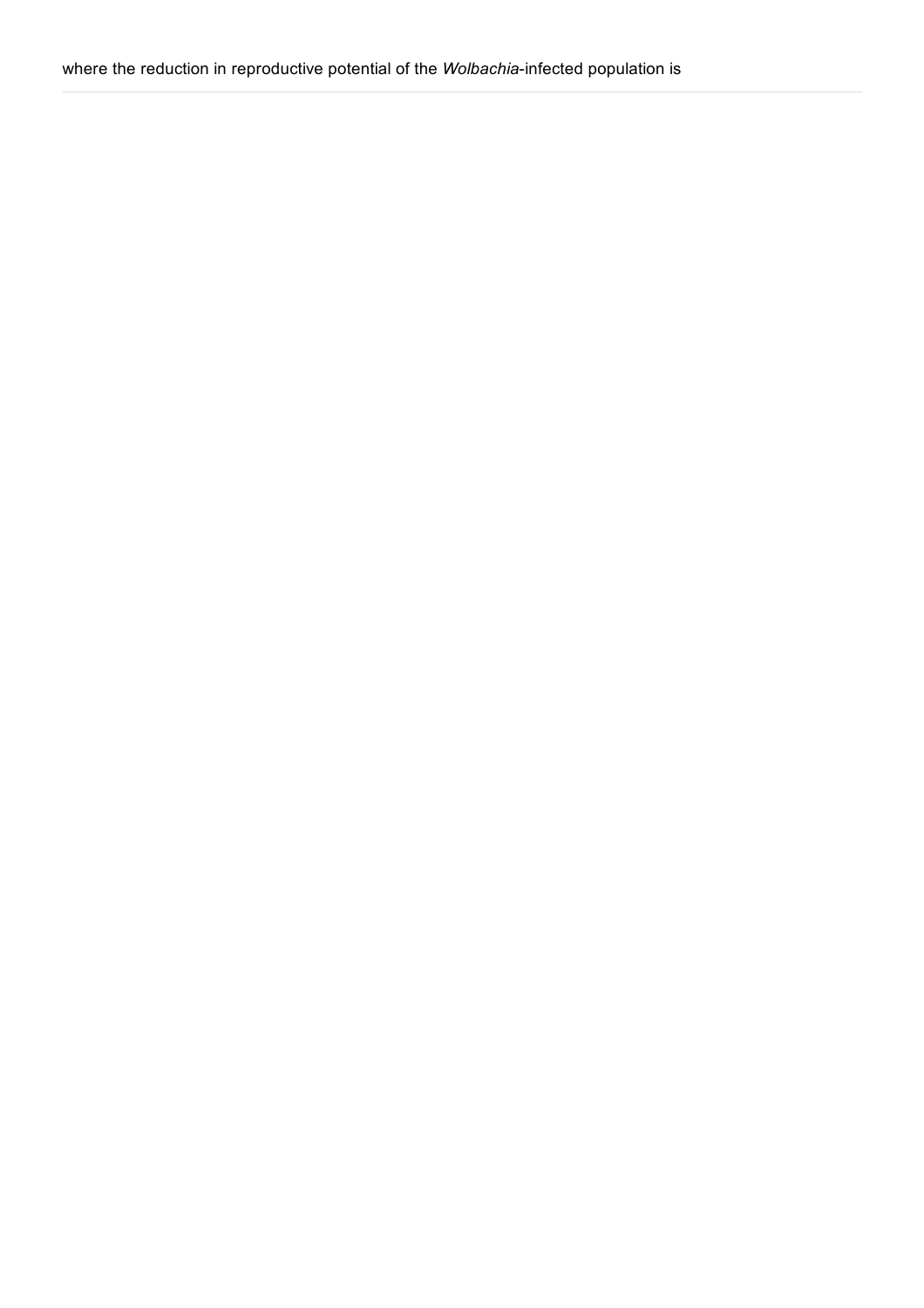$$
\phi^w=\frac{M_{t-\tau}+M^w_{t-\tau}+cM^{w,n}_{t-\tau}}{M_{t-\tau}+M^w_{t-\tau}+c(M^{w,n}_{t-\tau}+M^s_{t-\tau})}
$$
   
Equation 6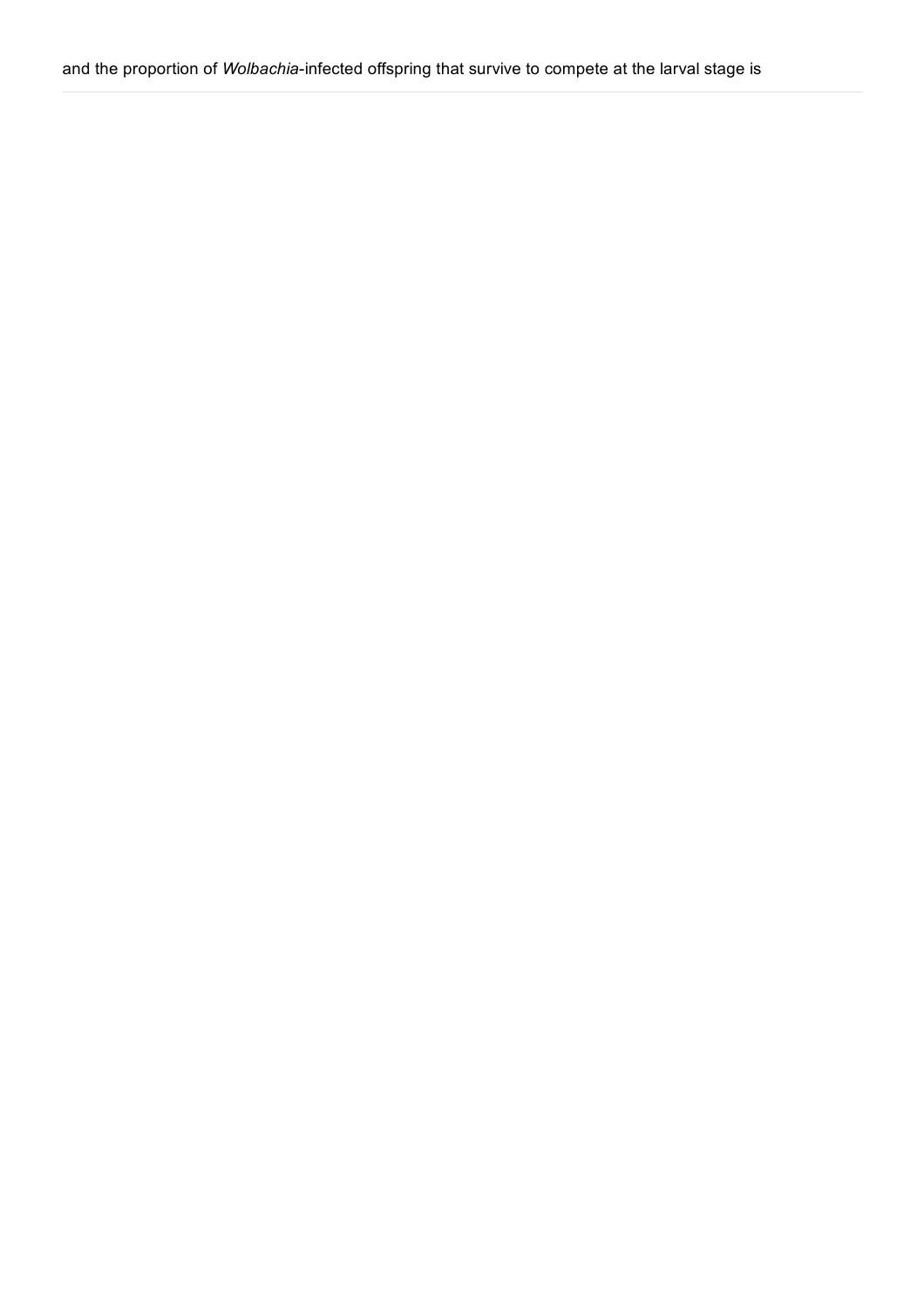$$
\psi^{w} = \frac{M_{t-\tau} + \lambda M_{t-\tau}^{s} + M_{t-\tau}^{w} + M_{t-\tau}^{w,n}}{M_{t-\tau} + M_{t-\tau}^{s} + M_{t-\tau}^{w} + M_{t-\tau}^{w,n}}
$$
  
Equation 7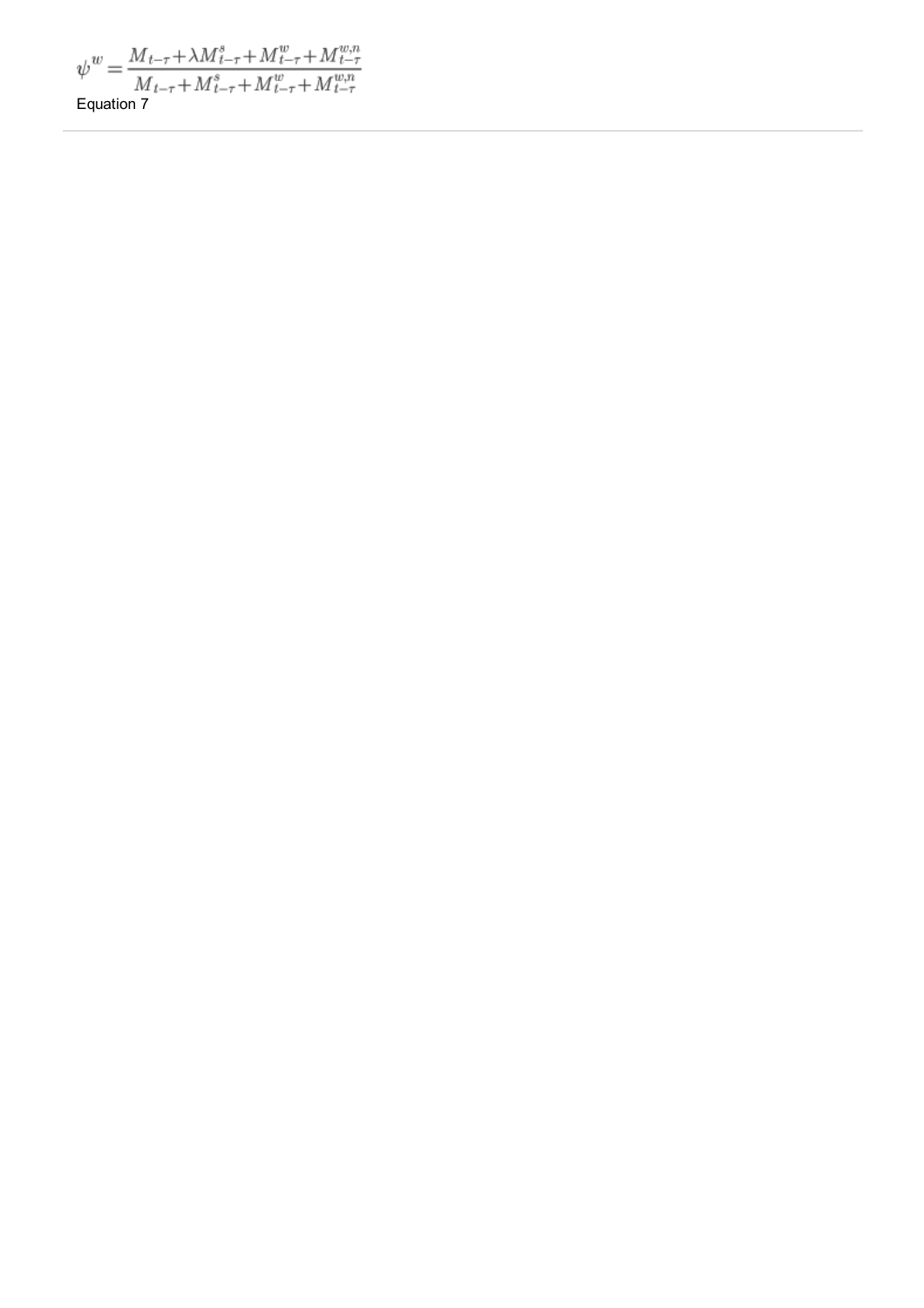ψ, ψ<sup>w</sup>,  $\varphi$ ,  $\phi^w$ all equal 1 in the absence of control and the original equation is regained.

To be clear, both the SIT and Wolbachia simultaneously reduce reproductive potential of wild populations but also increase survival rates at the larval stage through reduced competitive pressure for resources. However, because RIDL offspring survive the larval stage (perishing at the pupal stage), they do not reduce competitive pressure and larval stage survival rates are not increased.

#### Simulated field releases of SIT, RIDL and Wolbachia-infected mosquitoes

The three strategies are simulated across a range of mass rearing facility production levels and their efficacies in controlling wild A. aegypti populations presented. Field trials of Wolbachia have involved weekly releases (allowing for between-release replenishment of mass rearing facility insect stock) for 6-8 weeks;<sup>[16](#page-32-0)</sup> and RIDL trials have involved slightly more frequent releases (23 per week) that have spanned 6 months or more.<sup>[12](#page-31-11)</sup> For fair comparison, the same release schedule (here, weekly for 3 months) was assumed in simulations for all strategies across a wide range of release ratios (defined as the number of released mosquitoes relative to the wild population pre-control). First, we tested all control methods in isolation for a direct comparison of their efficacies. Then, we simulated integrated control whereby a suppression method (either SIT or RIDL) was used and followed by Wolbachia release (smaller populations have previously been shown to enhance *Wolbachia* spread).<sup>[23](#page-32-7)</sup>

### *Results*

The mating competitiveness of released males relative to wild males appears to be dependent on wild female mosquito density (Supplementary Figure 2). Allowing for this newly identified density dependence, simulated Wolbachia invasion occurred quicker for higher release ratios (the ratio of released mosquito numbers relative to wild mosquitoes pre-control) but with diminishing returns: a release ratio of 30 took 150 days for Wolbachia to be present in >90% of the population; a release ratio of 100 took 125 days and a ratio of 300 took 120 days (Figure 1; qualitatively identical results were obtained from stochastic simulations allowing for input parameter uncertainty – see Supplementary Figure 3). Importantly, the wild (arbovirus susceptible) mosquitoes exhibited temporary increases beyond pre-control levels during the period before Wolbachia could successfully invade (Figure 1; see also Supplementary Figure 3). There is a trade-off between the reduced reproductive potential of wild females and the reduced larval competition pressure following uninfected females breeding with infected males, whereby the former effect is temporarily dominated by the latter. This exacerbation lasted up to 6 weeks and was substantial – at its peak the wild adult female population was doubled.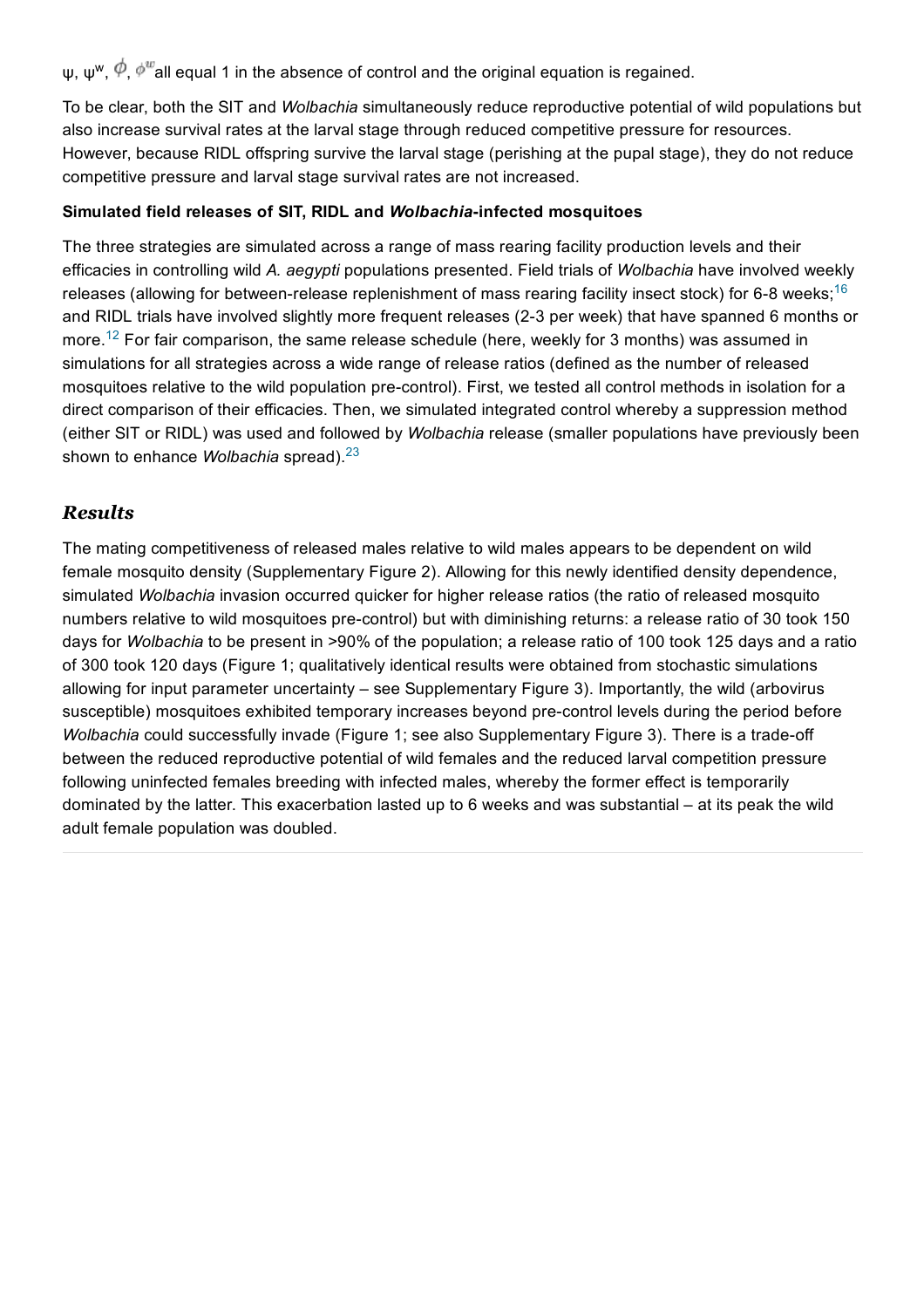

Fig. 1: Comparative efficacies of three novel methods for A. aegypti control The comparative efficacies in A. aegypti control of releasing Wolbachia-infected mosquitoes (wMel strain), the Sterile Insect Technique (SIT) and the Release of Insects carrying a Dominant Lethal gene (RIDL). Changes in the potentially infectious (i.e., not infected with Wolbachia) female mosquito population during and after control are shown. The thick grey bands correspond with 13 weekly simulated releases. Projections from the underlying deterministic model with fixed baseline parameterisation are displayed here; projections incorporating parameter uncertainty (±20%) give qualitatively identical results and are shown in the supporting material.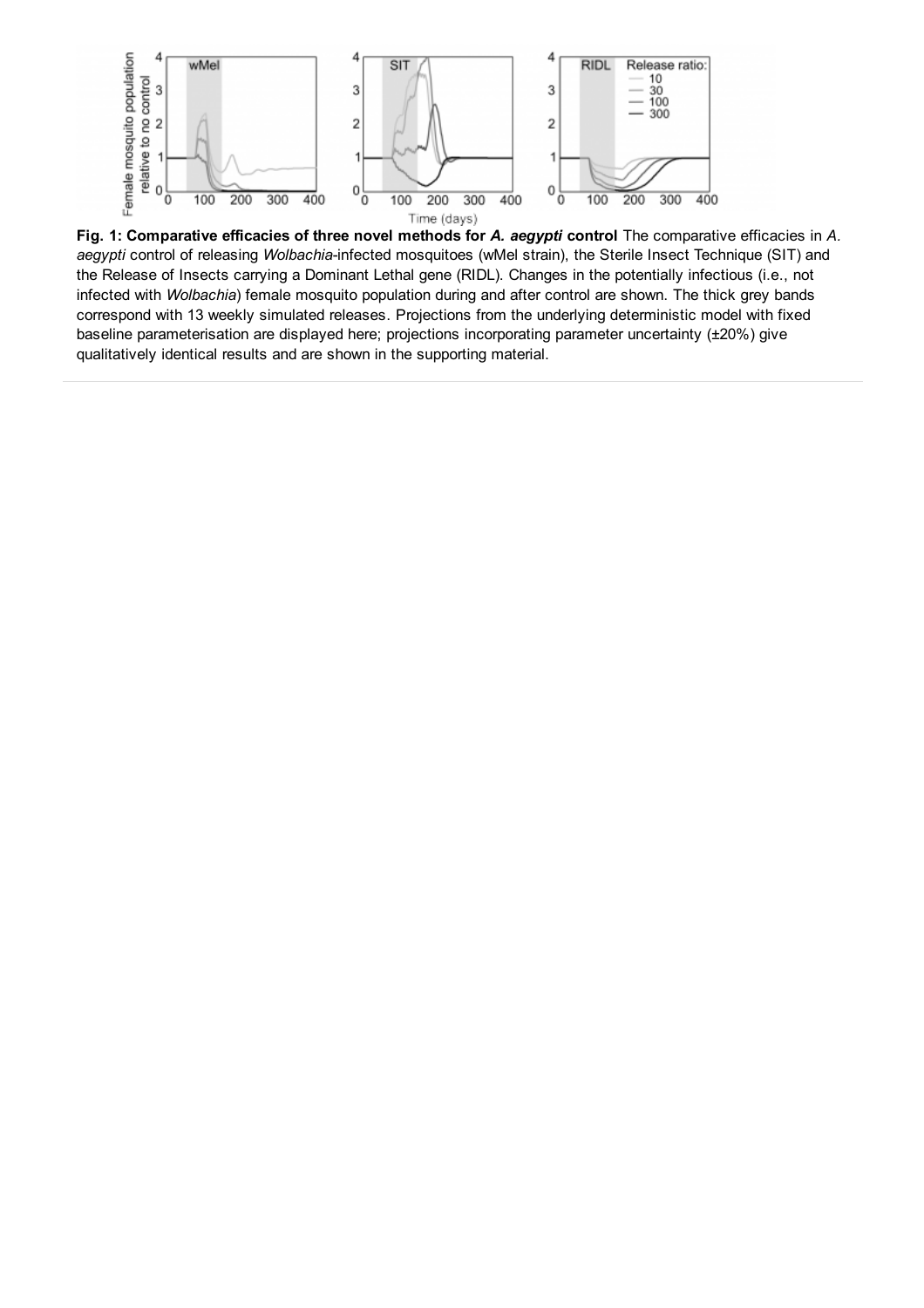Simulations of SIT exhibited a similar but more pronounced exacerbation, lasting up to 140 days with a fourfold higher peak in the wild adult female population relative to no control. However, a release ratio of 300 was sufficient to negate this temporary, undesirable effect (stochastic simulations incorporating uncertainty in model input parameters showed that even for this release ratio, increases in the female vector populations occurred but these increases were both small and short-lived, see Supplementary Figure 3). After 120 days of the initial sterile male release, the wild female population was suppressed by >80%. A similar control efficacy was generated when simulating RIDL at a release ratio of 100 (i.e. one-third the release required for equivalent control by SIT). Three months of RIDL release at a ratio of 300 suppressed the wild adult female population for over 9 months (280 days), with greatest control efficacy of >95% also at 120 days following the initial release. By 160 days after final release of either SIT or RIDL males, the wild population was completely replenished.

Combining the suppression strategies with Wolbachia releases was simulated to determine whether the undesirable effect of temporarily exacerbating the wild mosquito population could be dampened or eliminated. Again, for transparent comparison with the standalone strategies, the total number of releases were kept constant (13 weekly releases). Different scenarios of combining SIT with Wolbachia demonstrated both potential synergistic and antagonistic effects (Figure 2). Antagonism only arose from attempts to complement Wolbachia with SIT release ratios shown to be insufficient to suppress the wild population as a standalone approach. This poor pairing either delayed Wolbachia invasion (when a suppression strategy was switched to a Wolbachia strategy at week 3, 6 or 9 in a 13-week release schedule), or, at its worst, blocked Wolbachia invasion when strategy switching occurred late in the release schedule (week 12; see Supplementary Figure 4 for similar findings from the stochastic model). However, releasing Wolbachia after an initial suppression strategy with higher release ratios of SIT males (of 300) produced the highly desirable outcome of successful invasion of Wolbachia-infected without the temporary exacerbation in the wild adult female population. In the stochastic model, small and very short-lived exacerbations resulted but these represented considerable reductions when compared with the effects of Wolbachia alone (see Supplementary Figure 4). A synergistic result was also achieved by complementing Wolbachia with RIDL (Figure 2).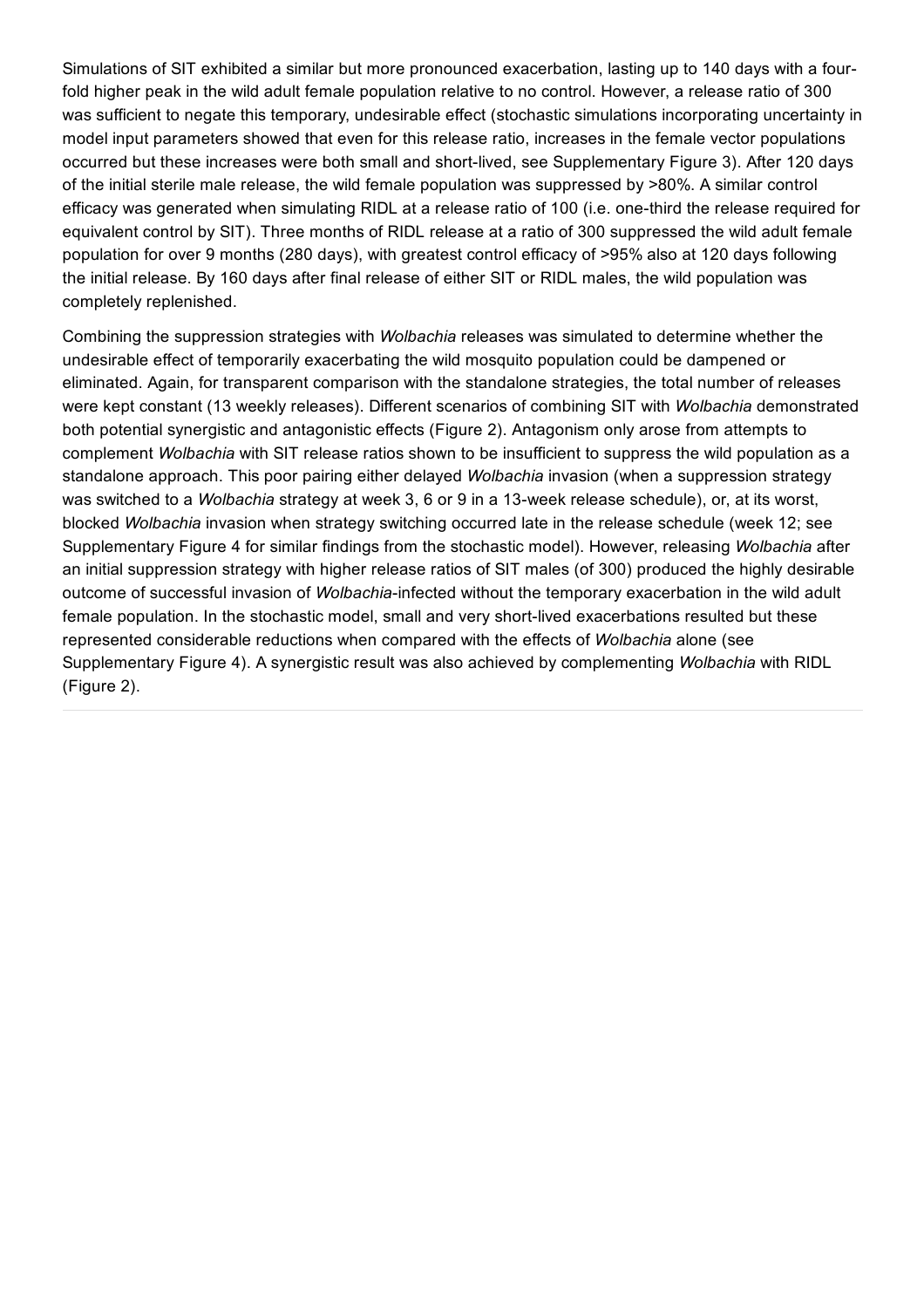

Fig. 2: Following up A. aegypti suppression with Wolbachia releases Following up A. aegypti suppression methods with wMel releases. Four different release schedules are shown in each sub-plot whereby the four arrows correspond with switching from a suppression method (either SIT or RIDL) to Wolbachia release at week number 3, 6, 9 or 12 (darkening shades of arrow) of a 13week simulated release programme (thick grey band). The different release schedules project differing control efficacies whereby the colour of lines corresponds to the arrows depicting the release schedule (e.g. the darkest line corresponds with a switch from suppression with either RIDL or SIT to Wolbachia during the 12th week of a 13week control programme). Results are shown for two release ratio scenarios - top right of sub-plots. Projections from the underlying deterministic model with fixed baseline parameterisation are displayed here; projections incorporating parameter uncertainty (±20%) give qualitatively identical results and are shown in the supporting material.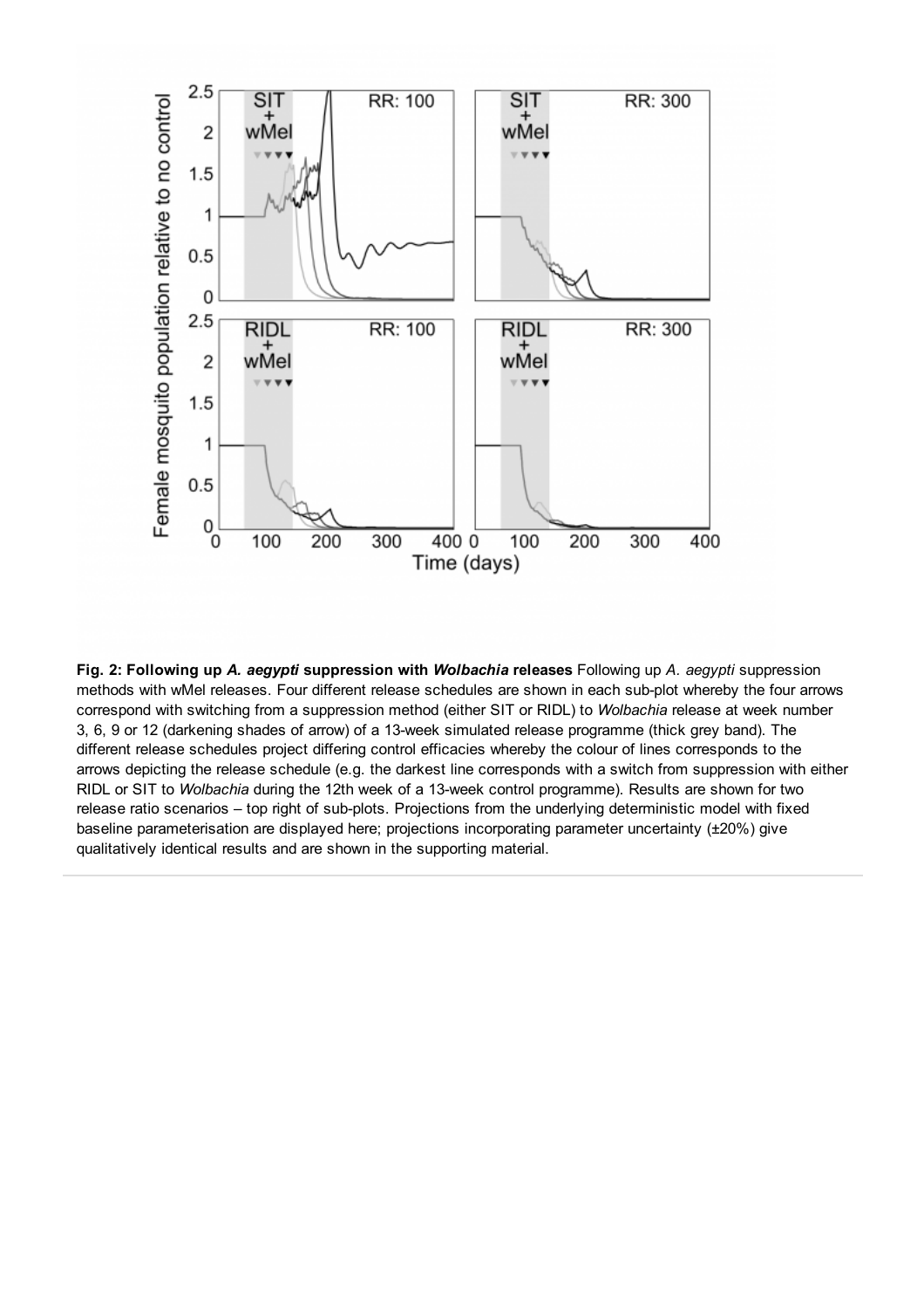The optimal timing was sought for switching from the suppression strategies to Wolbachia release. Extensive simulations were conducted to identify release schedules that evaded transient exacerbation in the wild adult female population (Figure 3). When high release ratios were achievable (>225), inadvertent increases in wild populations were not seen when using SIT-Wolbachia across all release schedules. An equivalently safe control was achievable using RIDL-Wolbachia at lower release ratios (>115); and avoiding wild population exacerbation became more assured (requiring lower release ratios) with later switching from suppression to Wolbachia. The trade-off with switching strategies later in the release schedule is that it might delay Wolbachia invasion: at a release ratio of 250, a switch at the mid-point (week 7) compared to week 2, delays Wolbachia invasion by 30 and 20 days for SIT and RIDL, respectively. However, at lower release ratios (25-140 for SIT and 15-30 for RIDL), the timing of the strategy switch can make the difference between success and failure in Wolbachia invasion.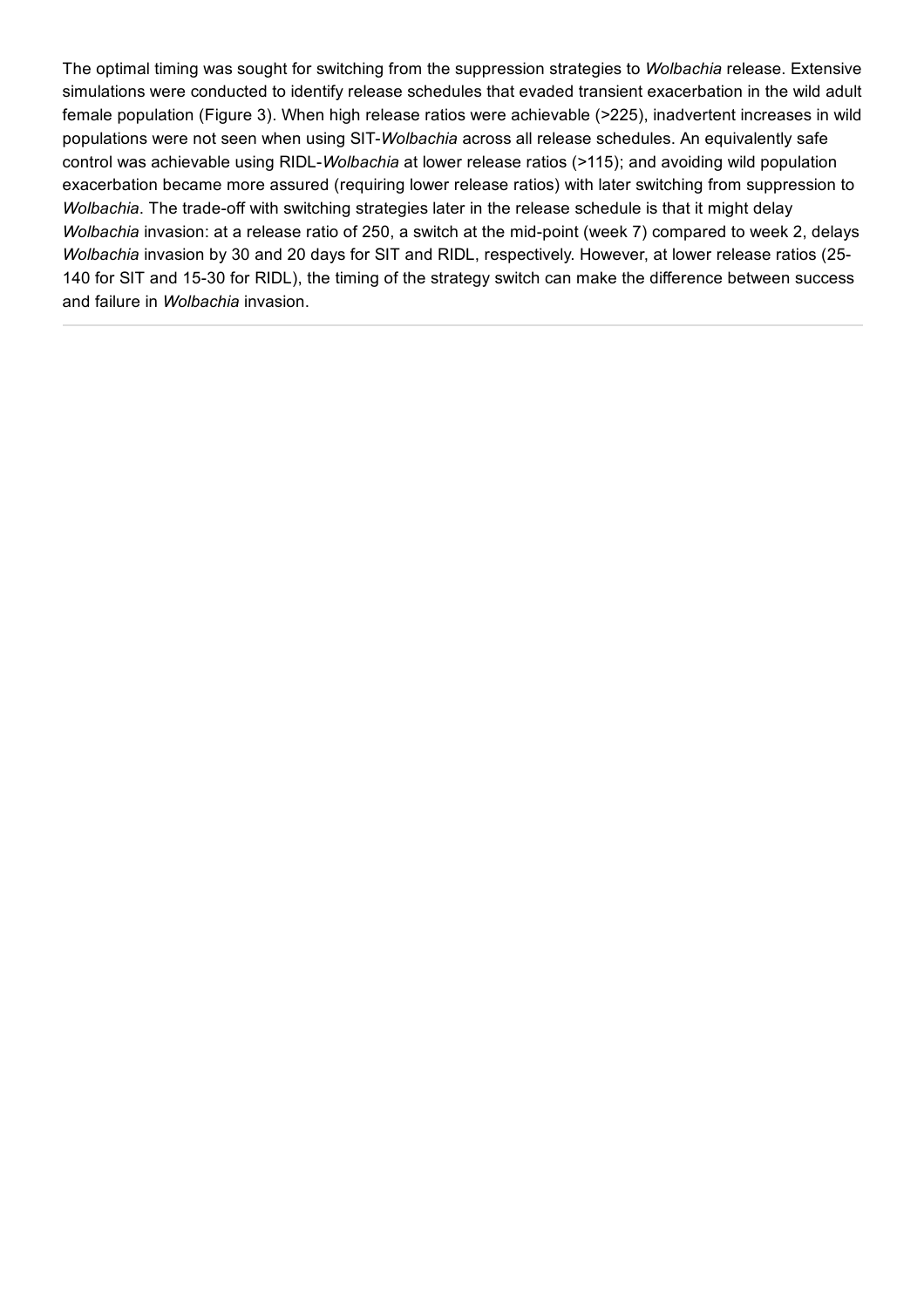

Fig. 3: Optimizing the modernized, integrated vector management Top: Lower release numbers delay or preclude the invasion of wMel following SIT (left column) or RIDL (right column). Darker lines represent an earlier timed switch from suppression to Wolbachia release (corresponding with the markers in the lower sub-plots). Bottom: Timing of the switch from suppression to wMel affects the release ratio required to negate temporarily increasing wild A. aegypti populations (relative to no control).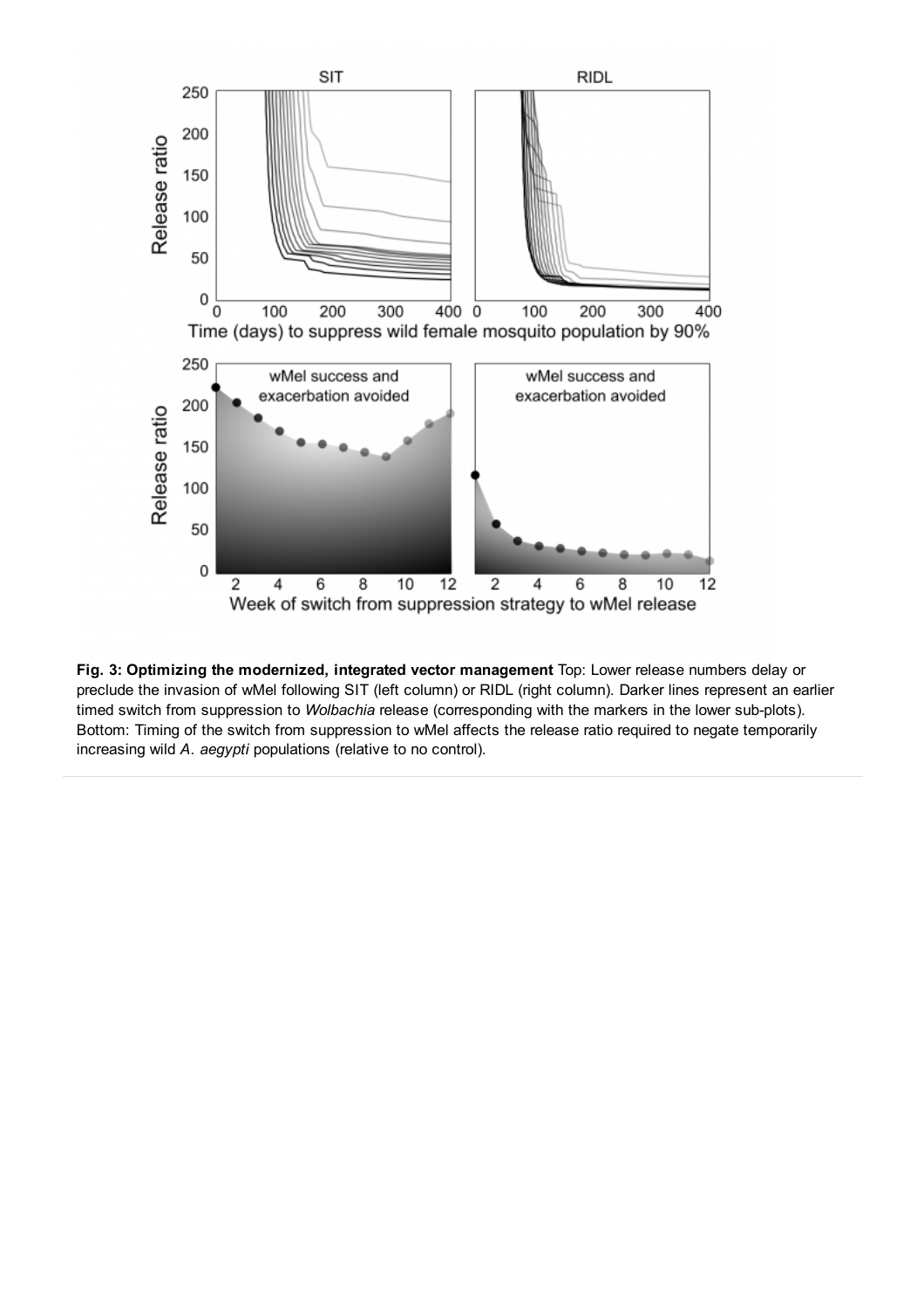# *Discussion*

In the wake of the largest Zika virus outbreak in history, there have been calls for a paradigm shift towards a more modern strategy for controlling vectors.<sup>[6,](#page-31-5)[24](#page-32-8)</sup> Several novel A. aegypti control methods, namely SIT, RIDL and the release of Wolbachia-infected mosquitoes, have recently been endorsed by the WHO for use in the containment of the ongoing Zika virus outbreak.<sup>[17](#page-32-1)</sup> The current study sought to provide an initial, comparative assessment of these tools as well as to strategize their use as part of a modernized, integrated vector management programme.

In simulating a release schedule designed to emulate those of recent *Wolbachia*<sup>[16](#page-32-0)</sup> and RIDL<sup>[12](#page-31-11)</sup> field trials, the novel tools demonstrated important pitfalls and opportunities in controlling A. aegypti populations. The invasive nature of Wolbachia means that, provided a sufficient number of Wolbachia-carrying mosquitoes are released, production of an arbovirus-resistant mosquito population is sustained – and this has been shown by previous assessments, both theoretical<sup>[23](#page-32-7)</sup> and empirical.<sup>[25](#page-32-9)</sup> However, due to the intense and overcompensatory density dependence in the mosquito's larval stages,  $18,22$  $18,22$  the initially small reduction is more than offset by the alleviated pre-adult competition. This means that a temporary increase in the wild mosquito population may result. This undesirable effect is mirrored by simulations of SIT which also results in eggs that do not hatch and thereby alleviates competition pressure at the larval stages. However, using sufficiently high release ratios that were still within the range achieved by recent field trials of sterilised males, this exacerbation could be avoided (or, at least, significantly attenuated) in an SIT programme.

Provided sufficiently high numbers of mosquitoes were released and the timing of switching strategies was appropriate, the suppression capabilities of SIT and RIDL proved useful in negating the undesirable, temporary increase in wild A. aegypti populations following Wolbachia release. To the best of our knowledge, this represents the first theoretical evidence to support combining these strategies.

The current analysis has important limitations. A simple underlying model was selected to present as transparent a comparison as possible between the three control methods. Simple models are most useful during early stages of strategy development; the current study is not intended for the development of specific operational tactics and should not be interpreted as such. Work in progress includes a comprehensive sensitivity analysis to identify if and when qualitative shifts occur in strategic recommendations with seasonally fluctuating mosquito populations; and, a more detailed representation of the strategies which will include additional fitness costs associated with either radiation exposure, transgene insertion or *Wolbachia* infection as well as incomplete sterility and imperfect *Wolbachia* heritability.<sup>[11](#page-31-10),[13,](#page-31-12)[25](#page-32-9)[,26](#page-32-10)</sup> Additionally, major modelling advances have been made in recent years including a Bayesian hierarchical model for estimating spatial mosquito density;<sup>[27](#page-32-11)</sup> and detailed life history models of A. aegypti that include temperature-dependent development rates, $^{28,29,30}$  $^{28,29,30}$  $^{28,29,30}$  $^{28,29,30}$  $^{28,29,30}$  $^{28,29,30}$  as well as mosquito movement and spatially explicit larval habitats.<sup>[31](#page-32-15)</sup> These should be capitalised upon to accelerate corresponding developments in the current context. Finally, potential synergisms should be sought between these modern methods to vector control and more traditional methods including larval site destruction and chemical insecticides. Beyond this, an epidemiological component should be incorporated to ascertain the impacts of these methods on disease transmission dynamics – the relationship between vector density and disease transmission intensity is not clear-cut and requires further research.

Despite best efforts, the global distribution of A. aegypti is rapidly expanding along with the numbers of countries reporting arboviral infections.  $32,33$  $32,33$  If this trend is to be halted or reversed, a new framework will be needed to inform optimal control strategy that reduces dependence on mosquito management practices that are known to have dwindling efficacy, and that takes advantage of the increasing number of novel methods becoming available.

## *Competing Interests*

The authors have declared that no competing interests exist.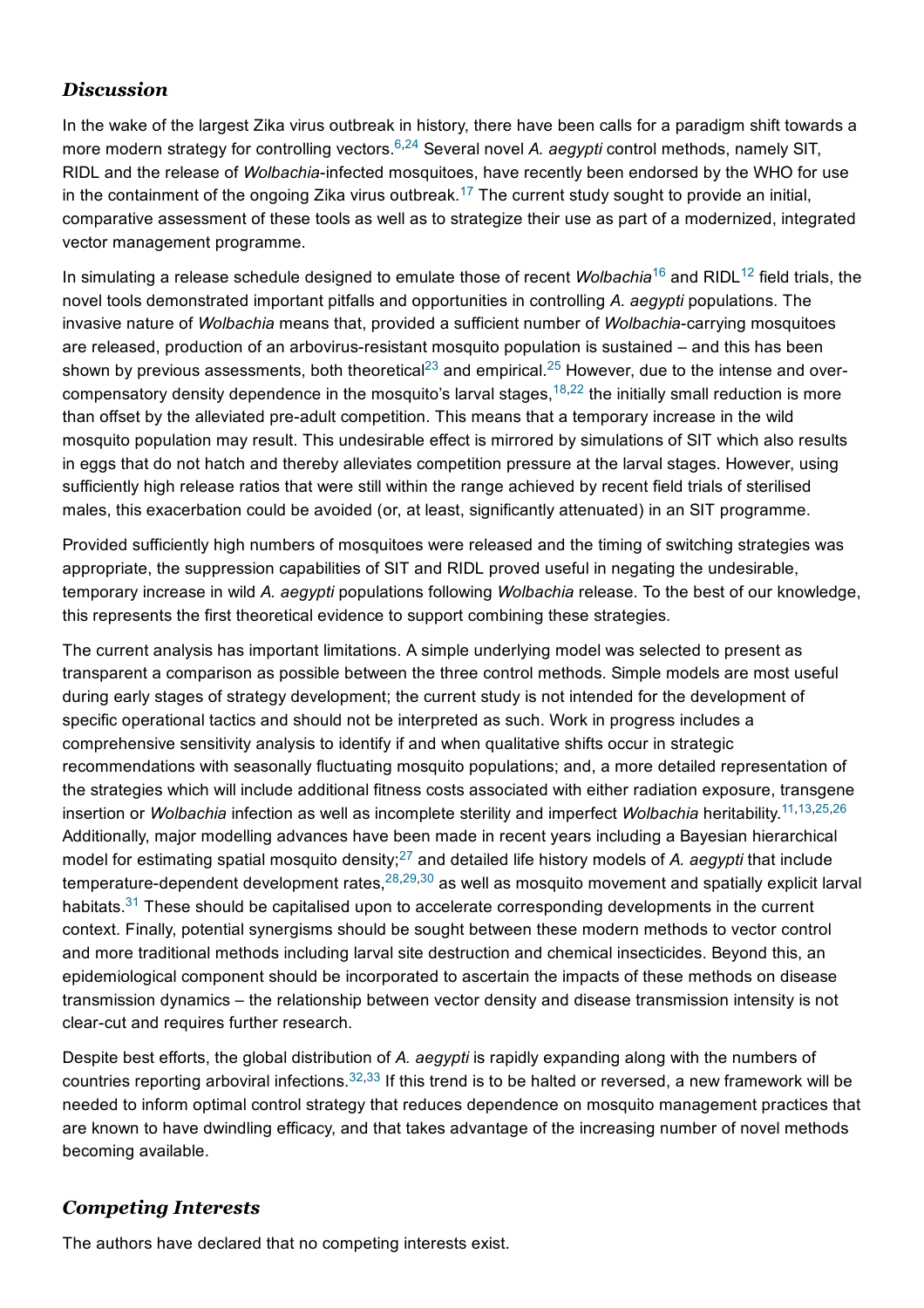# *Corresponding Author*

Laith Yakob: laith.yakob@lshtm.ac.uk

# *Data Availability*

All relevant data are openly accessible and referenced within the paper.

# *Appendix*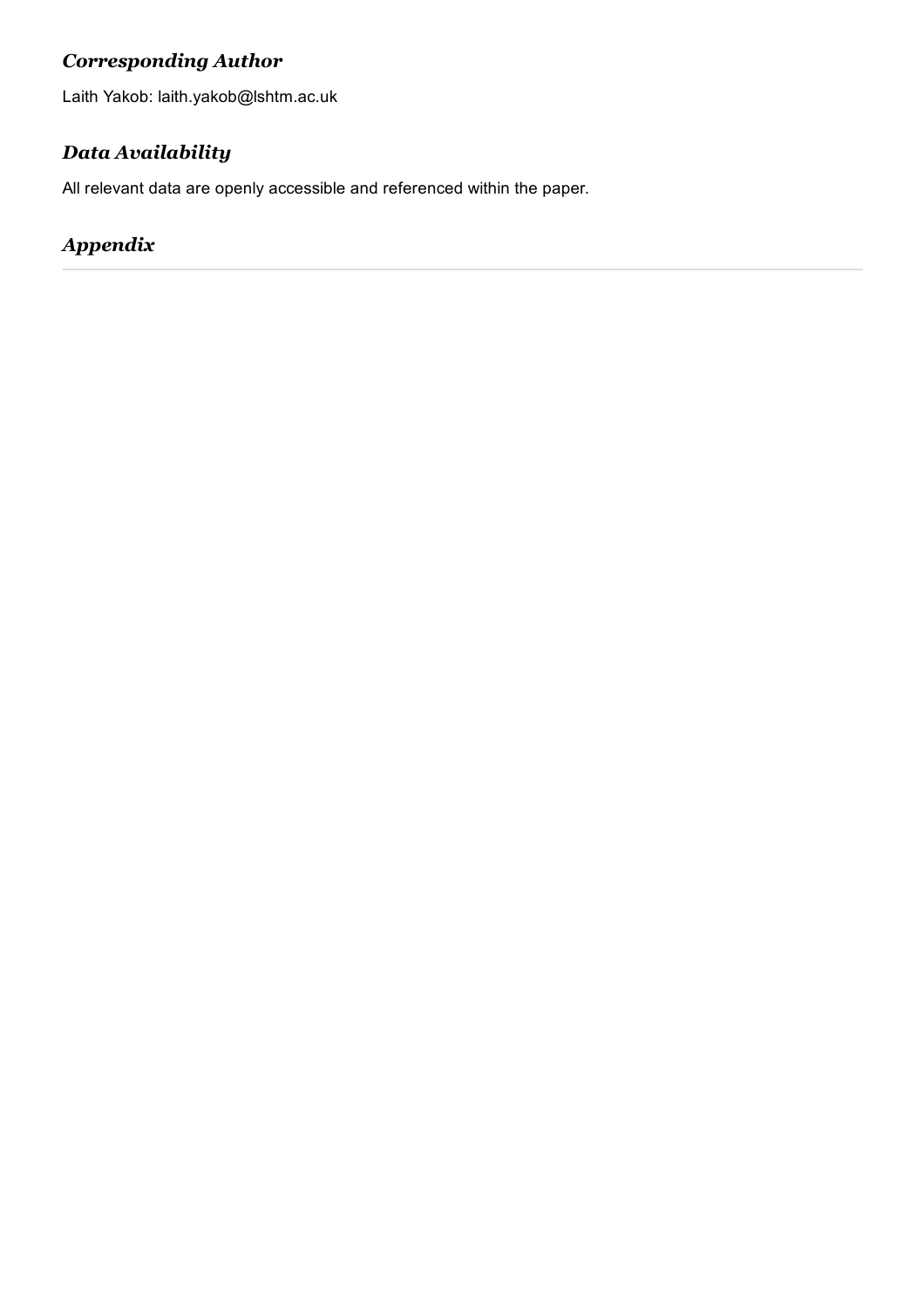

dynamics) occurs when β×ln(P/ d)>1 where β is a measure of severity of the density-dependent response; P is the maximum per capita daily egg production rate corrected for density-independent egg to adult survival, and d is the per capita daily adult death rate (hence P/d is equivalent to the per capita, density independent, daily growth rate). The range of parameter values encompassed by the black box are taken from Dye (1984). The red box denotes the parameter space explored through simulation by allowing β, P and d to all vary by ±20%.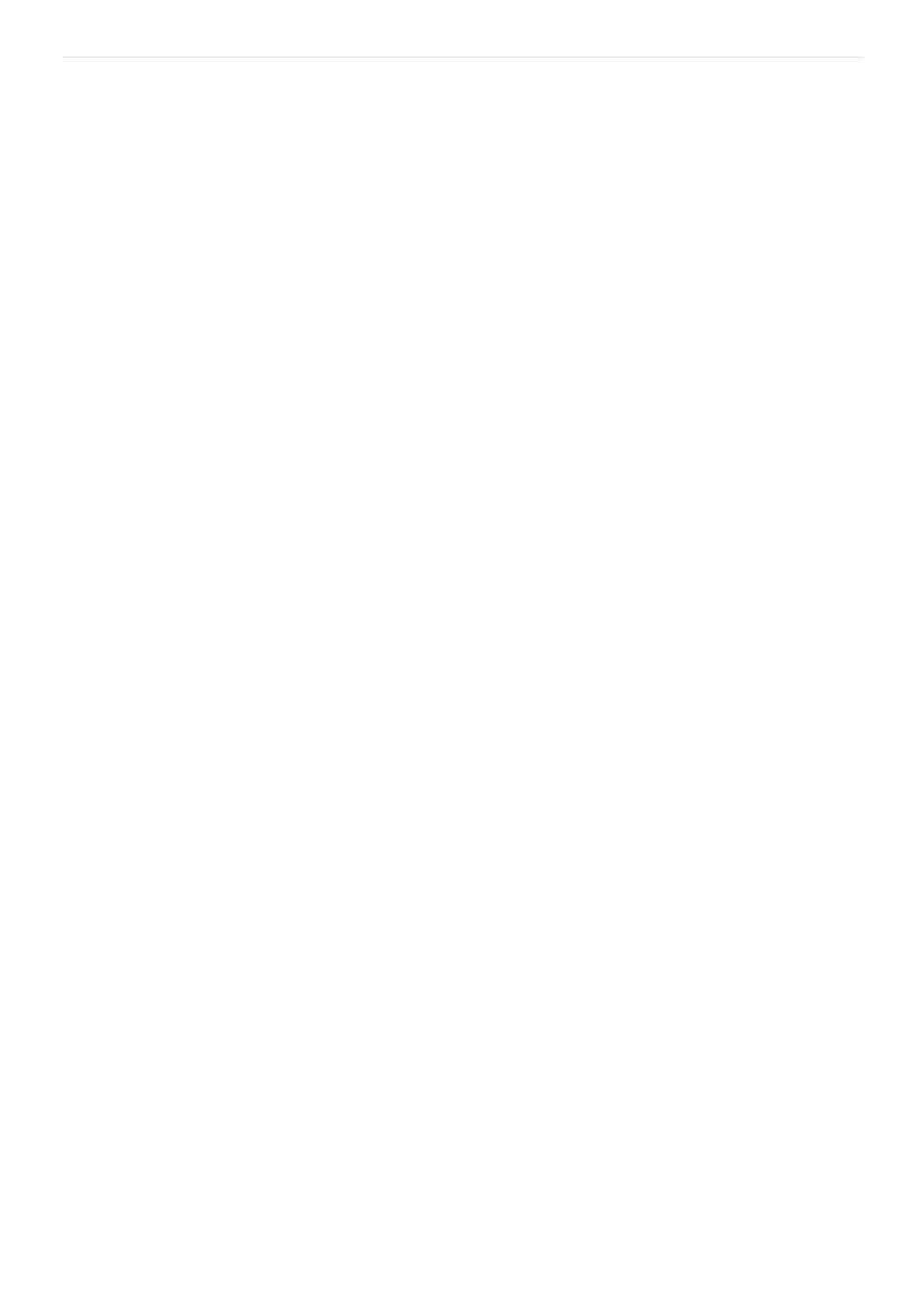

Supplementary Fig. 2: Mating competitiveness of lab-reared male mosquitoes. Mating competitiveness of lab-reared male mosquitoes is dependent on the density of wild females. Re-analysis of field data reported by Carvalho et al. (2015).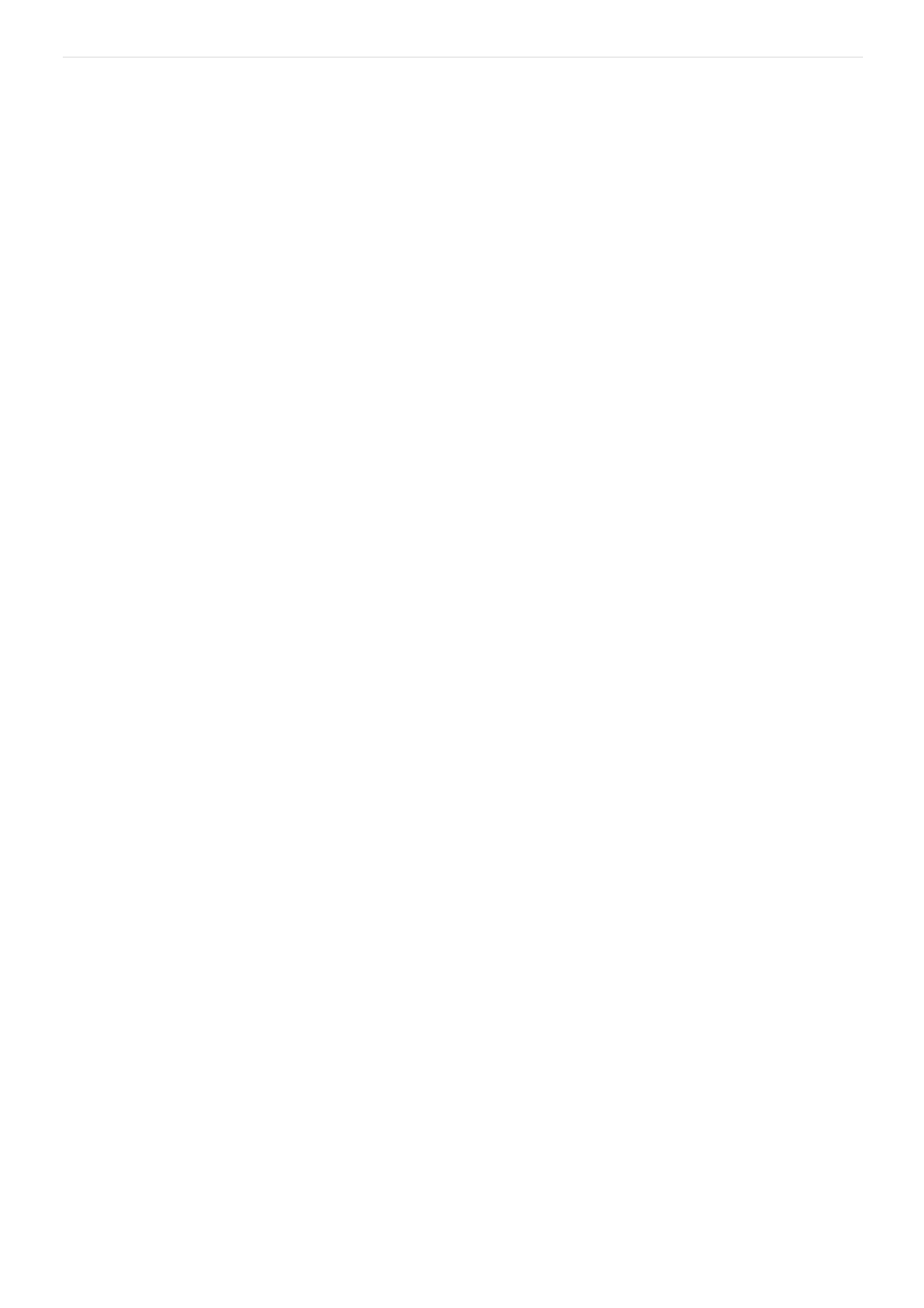

Supplementary Fig. 3: Comparative efficacies of three novel methods for A. aegypti control (stochastic model). Aedes aegypti control with standalone novel technologies (stochastic model). The comparative efficacies in A. aegypti control of releasing Wolbachia-infected mosquitoes (wMel strain), the Sterile Insect Technique (SIT) and the Release of Insects carrying a Dominant Lethal gene (RIDL). Changes in the potentially infectious (i.e., not infected with Wolbachia) female mosquito population during and after control are shown. 100 projections incorporating parameter uncertainty (random variation of ±20% following a uniform distribution for parameters β, P, d and τ) give qualitatively identical results to the underlying deterministic model with fixed baseline parameterisation displayed in the main text. The exception being rare events of successful Wolbachia invasion at the low release ratio of 10 (top left sub-plot).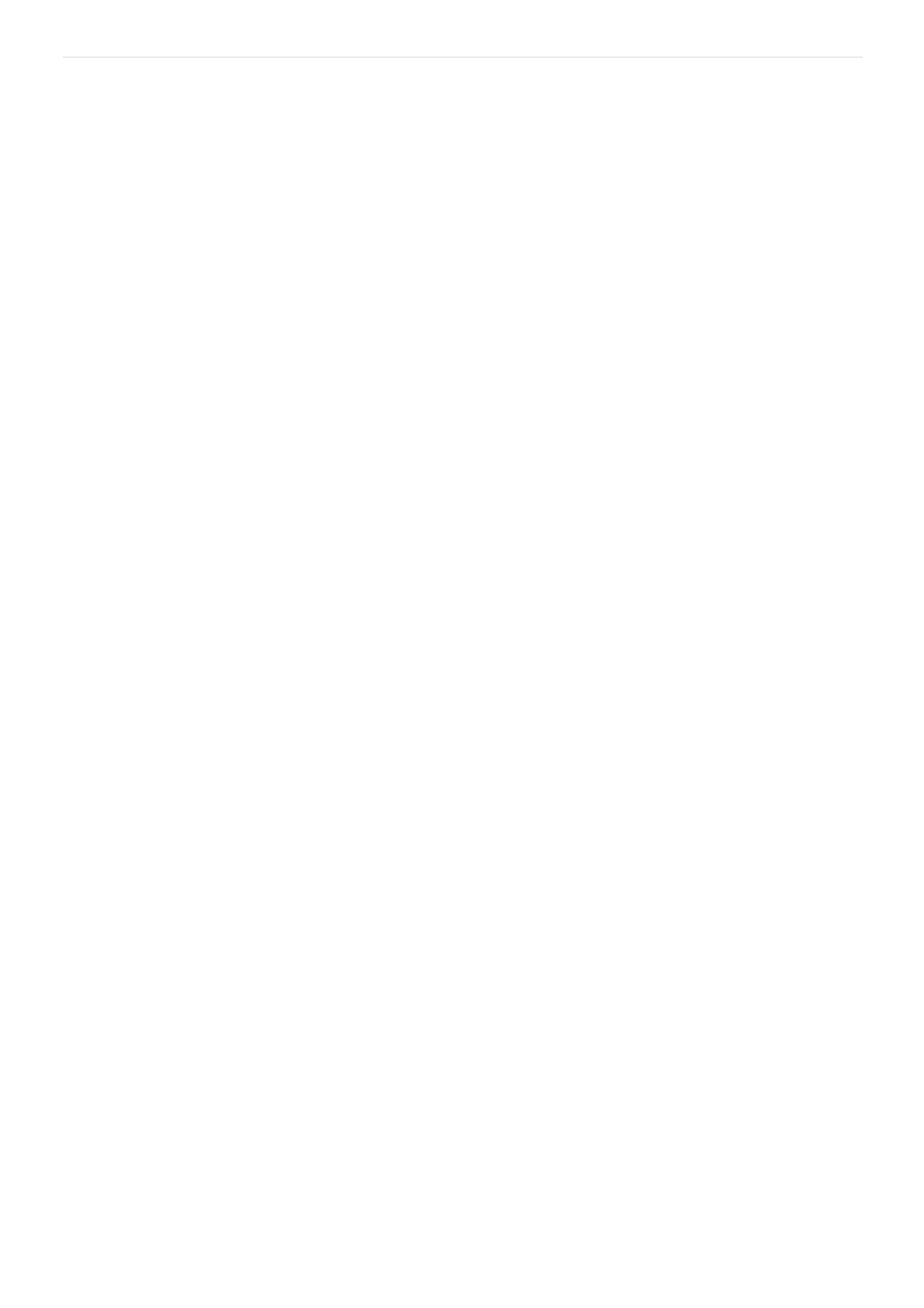

Supplementary Fig. 4: Following up A. aegypti suppression with Wolbachia releases (stochastic model). Aedes aegypti control with integrated novel technologies (stochastic model). Following up A. aegypti suppression methods with wMel releases. Four different release schedules are shown in the sub-plots switching from a suppression method (either SIT or RIDL) to Wolbachia release at week number 3, 6, 9 or 12 of a 13-week simulated release programme. Results are shown for two release ratios ('RR' of 100 and 300) – top right of subplots. 100 projections incorporating parameter uncertainty (random variation of ±20% following a uniform distribution for parameters β, P, d and τ) give qualitatively identical results to the underlying deterministic model with fixed baseline parameterisation displayed in the main text. The exception being relative rare events of successful Wolbachia invasion even at the lower release ratio of 100 when following SIT (bottom left sub-plot).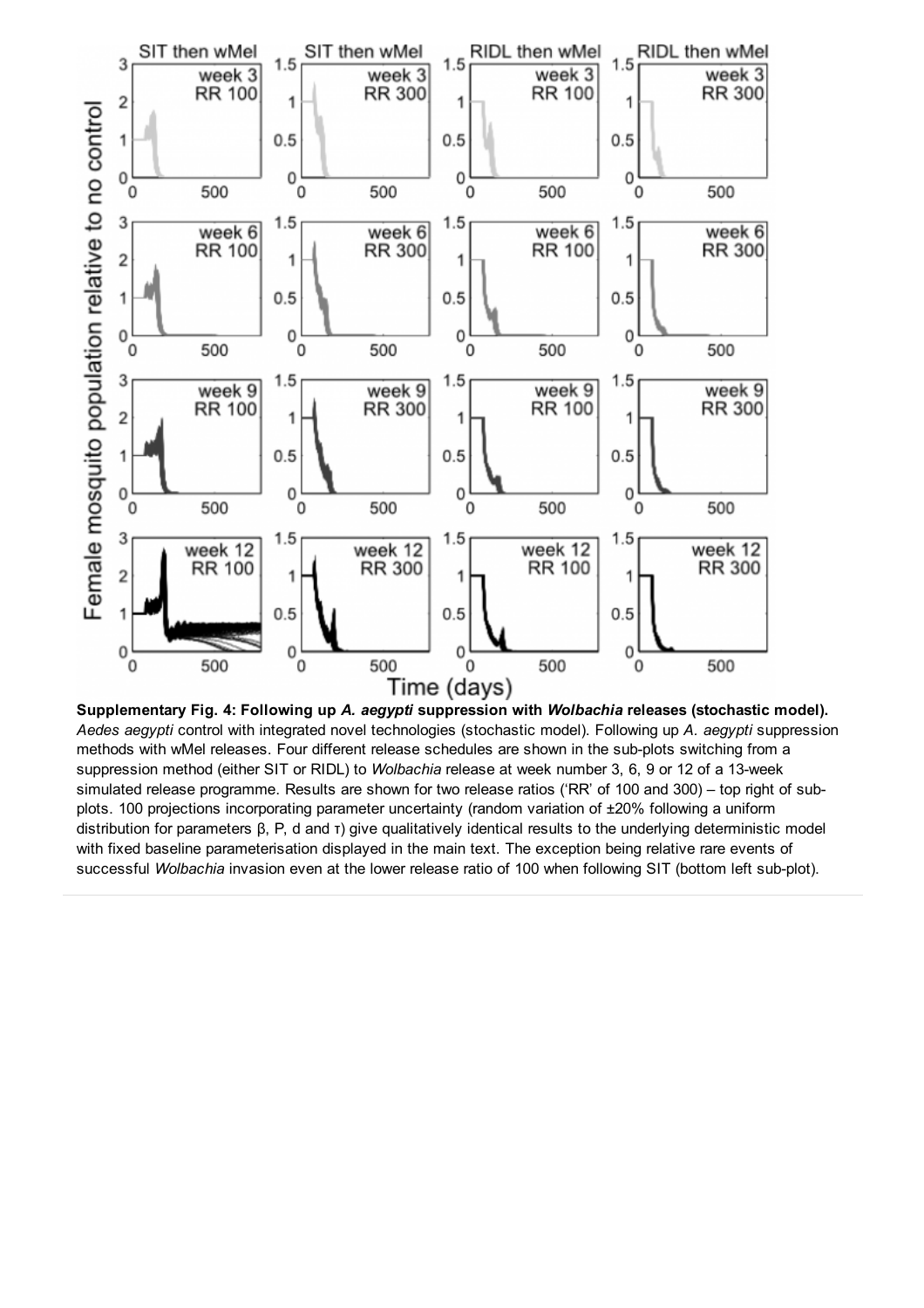## *References*

<span id="page-31-0"></span>1. CDC. All Countries & Territories with Active Zika Virus Transmission 2016 [REFERENCE](http://www.cdc.gov/zika/geo/active-countries.html) LINK

<span id="page-31-1"></span>2. ECDC. Microcephaly in Brazil potentially linked to the Zika virus epidemic [REFERENCE](http://ecdc.europa.eu/en/press/news/_layouts/forms/News_DispForm.aspx?ID=1329&List=8db7286c-fe2d-476c-9133-18ff4cb1b568&Source=http://ecdc.europa.eu/en/Pages/home.aspx) LINK

<span id="page-31-2"></span>3. DICK GW. Zika virus. II. Pathogenicity and physical properties. Trans R Soc Trop Med Hyg. 1952 Sep;46(5):521-34. PubMed PMID:12995441.

<span id="page-31-3"></span>4. Duffy MR, Chen TH, Hancock WT, Powers AM, Kool JL, Lanciotti RS, Pretrick M, Marfel M, Holzbauer S, Dubray C, Guillaumot L, Griggs A, Bel M, Lambert AJ, Laven J, Kosoy O, Panella A, Biggerstaff BJ, Fischer M, Hayes EB. Zika virus outbreak on Yap Island, Federated States of Micronesia. N Engl J Med. 2009 Jun 11;360(24):253643. PubMed PMID:19516034.

<span id="page-31-4"></span>5. ECDC. Rapid Risk Assessment: Zika Virus Infection Outbreak, French Polynesia, February 14, 2014 [REFERENCE](http://ecdc.europa.eu/en/publications/Publications/Zika-virus-French-Polynesia-rapid-risk-assessment.pdf) LINK

<span id="page-31-5"></span>6. Yakob L, Walker T. Zika virus outbreak in the Americas: the need for novel mosquito control methods. Lancet Glob Health. 2016 Mar; 4(3): e148-9. PubMed PMID: 26848089.

<span id="page-31-6"></span>7. Alphey L, McKemey A, Nimmo D, Neira Oviedo M, Lacroix R, Matzen K, Beech C. Genetic control of Aedes mosquitoes. Pathog Glob Health. 2013 Jun;107(4):170-9. PubMed PMID:23816508.

<span id="page-31-7"></span>8. Klassen W. Area-Wide Integrated Pest Management and the Sterile Insect Technique. In: Dyck VA, Hendrichs J, Robinson AS, Sterile insect technique: principles and practice in area-wide integrated pest management. The Netherlands: Springer; 2005 [REFERENCE](http://www-naweb.iaea.org/Nafa/ipc/public/Sterile_Insect_Technique_book.pdf#page=50) LINK

<span id="page-31-8"></span>9. Dame DA, Curtis CF, Benedict MQ, Robinson AS, Knols BG. Historical applications of induced sterilisation in field populations of mosquitoes. Malar J. 2009 Nov 16;8 Suppl 2:S2. PubMed PMID:19917072.

<span id="page-31-9"></span>10. Thomas DD, Donnelly CA, Wood RJ, Alphey LS. Insect population control using a dominant, repressible, lethal genetic system. Science. 2000 Mar 31;287(5462):2474-6. PubMed PMID:10741964.

<span id="page-31-10"></span>11. Phuc HK, Andreasen MH, Burton RS, Vass C, Epton MJ, Pape G, Fu G, Condon KC, Scaife S, Donnelly CA, Coleman PG, White-Cooper H, Alphey L. Late-acting dominant lethal genetic systems and mosquito control. BMC Biol. 2007 Mar 20;5:11. PubMed PMID:17374148.

<span id="page-31-11"></span>12. Carvalho DO, McKemey AR, Garziera L, Lacroix R, Donnelly CA, Alphey L, Malavasi A, Capurro ML. Suppression of a Field Population of Aedes aegypti in Brazil by Sustained Release of Transgenic Male Mosquitoes. PLoS Negl Trop Dis. 2015;9(7):e0003864. PubMed PMID:26135160.

<span id="page-31-12"></span>13. Walker T, Johnson PH, Moreira LA, Iturbe-Ormaetxe I, Frentiu FD, McMeniman CJ, Leong YS, Dong Y, Axford J, Kriesner P, Lloyd AL, Ritchie SA, O'Neill SL, Hoffmann AA. The wMel Wolbachia strain blocks dengue and invades caged Aedes aegypti populations. Nature. 2011 Aug 24;476(7361):450-3. PubMed PMID:21866159.

<span id="page-31-13"></span>14. van den Hurk AF, Hall-Mendelin S, Pyke AT, Frentiu FD, McElroy K, Day A, Higgs S, O'Neill SL. Impact of Wolbachia on infection with chikungunya and yellow fever viruses in the mosquito vector Aedes aegypti. PLoS Negl Trop Dis. 2012;6(11):e1892. PubMed PMID:23133693.

<span id="page-31-14"></span>15. Dutra HL, Rocha MN, Dias FB, Mansur SB, Caragata EP, Moreira LA. Wolbachia Blocks Currently Circulating Zika Virus Isolates in Brazilian Aedes aegypti Mosquitoes. Cell Host Microbe. 2016 Jun 8;19(6):7714. PubMed PMID:27156023.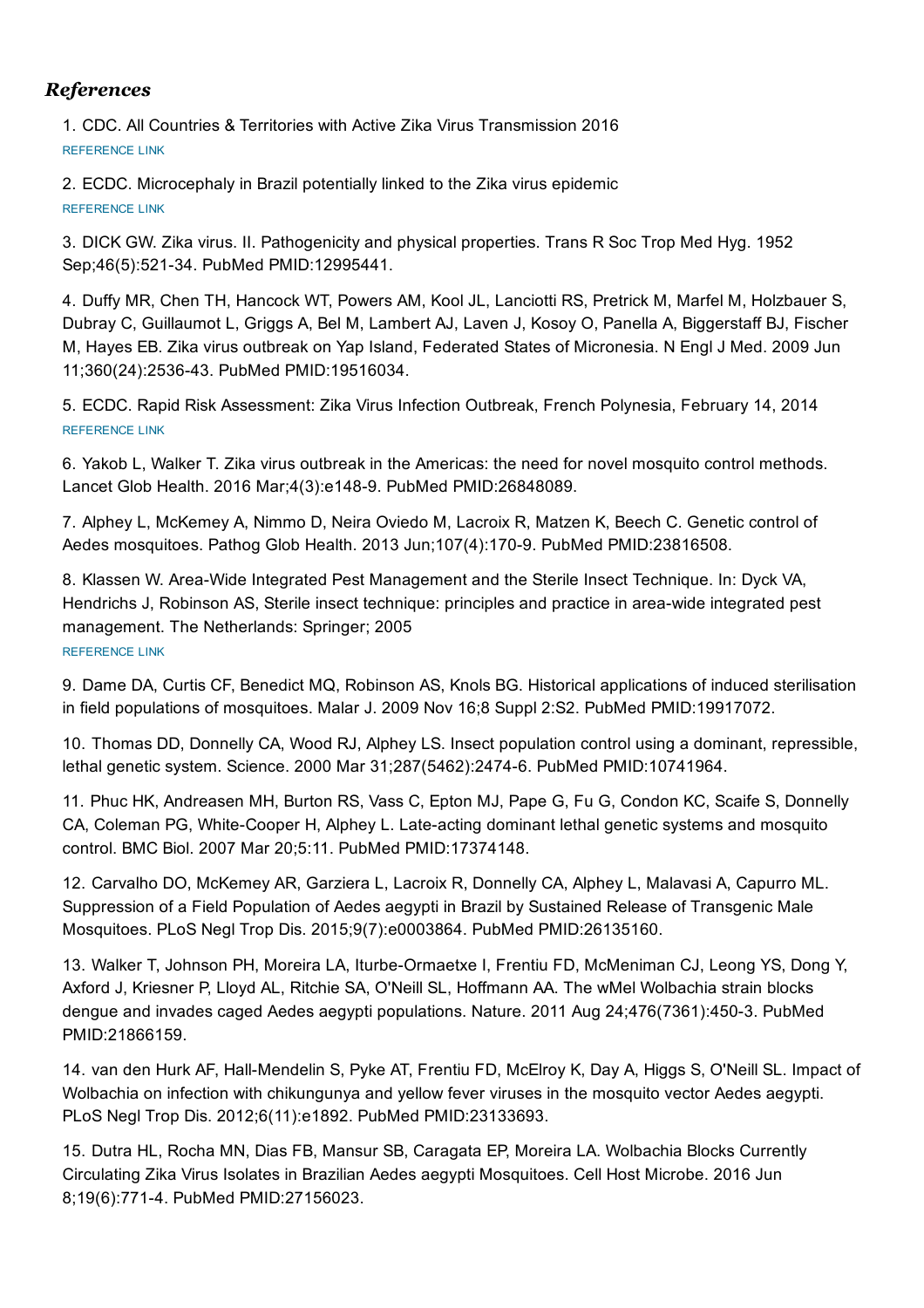<span id="page-32-0"></span>16. Hoffmann AA, Montgomery BL, Popovici J, Iturbe-Ormaetxe I, Johnson PH, Muzzi F, Greenfield M, Durkan M, Leong YS, Dong Y, Cook H, Axford J, Callahan AG, Kenny N, Omodei C, McGraw EA, Ryan PA, Ritchie SA, Turelli M, O'Neill SL. Successful establishment of Wolbachia in Aedes populations to suppress dengue transmission. Nature. 2011 Aug 24;476(7361):4547. PubMed PMID:21866160.

<span id="page-32-1"></span>17. WHO. Mosquito control: can it stop Zika at source? [REFERENCE](http://www.who.int/emergencies/zika-virus/articles/mosquito-control/en/%20) LINK

<span id="page-32-2"></span>18. Dye C. Models for the population dynamics of the yellow fever mosquito, Aedes aegypti. J Appl Ecology. 1984; 53:247-68.

<span id="page-32-3"></span>19. Yakob L, Bonsall MB, Alphey L. Aedes aegypti control: the concomitant role of competition, space and transgenic technologies. J Appl Ecology. 2008; 45:1258-65

<span id="page-32-4"></span>20. Alphey N, Alphey L, Bonsall MB. A model framework to estimate impact and cost of genetics-based sterile insect methods for dengue vector control. PLoS One. 2011;6(10):e25384. PubMed PMID:21998654.

<span id="page-32-5"></span>21. Bellows TS. The descriptive properties of some models for density dependence. J Animal Ecology. 1981;50:139-56.

<span id="page-32-6"></span>22. Walsh RK, Aguilar CL, Facchinelli L, Valerio L, Ramsey JM, Scott TW, Lloyd AL, Gould F. Regulation of Aedes aegypti population dynamics in field systems: quantifying direct and delayed density dependence. Am J Trop Med Hyg. 2013 Jul;89(1):6877. PubMed PMID:23669230.

<span id="page-32-7"></span>23. Caspari E, Watson GS. On the Evolutionary Importance of Cytoplasmic Sterility in Mosquitoes. Evolution. 1959;13:568-70

<span id="page-32-8"></span>24. Yakob L, Walker T. Alternative vector control methods to manage the Zika virus outbreak: More haste, less speed - Authors' reply. Lancet Global Health. 2016;4(6):e365-6

<span id="page-32-9"></span>25. Hoffmann AA, Iturbe-Ormaetxe I, Callahan AG, Phillips BL, Billington K, Axford JK, Montgomery B, Turley AP, O'Neill SL. Stability of the wMel Wolbachia Infection following invasion into Aedes aegypti populations. PLoS Negl Trop Dis. 2014 Sep;8(9):e3115. PubMed PMID:25211492.

<span id="page-32-10"></span>26. Barclay HJ. Mathematical Models for the Use of Sterile Insects. In: Dyck VA, Hendrichs J, Robinson AS, editors. Sterile Insect Technique: Principles and Practice in Area-Wide Integrated Pest Management. The Netherlands: Springer; 2005

<span id="page-32-11"></span>27. Villela DA, Codeço CT, Figueiredo F, Garcia GA, Maciel-de-Freitas R, Struchiner CJ. A Bayesian Hierarchical Model for Estimation of Abundance and Spatial Density of Aedes aegypti. PLoS One. 2015;10(4):e0123794. PubMed PMID:25906323.

<span id="page-32-12"></span>28. Yang HM, Macoris ML, Galvani KC, Andrighetti MT, Wanderley DM. Assessing the effects of temperature on the population of Aedes aegypti, the vector of dengue. Epidemiol Infect. 2009 Aug;137(8):1188-202. PubMed PMID:19192322.

<span id="page-32-13"></span>29. Brady OJ, Golding N, Pigott DM, Kraemer MU, Messina JP, Reiner RC Jr, Scott TW, Smith DL, Gething PW, Hay SI. Global temperature constraints on Aedes aegypti and Ae. albopictus persistence and competence for dengue virus transmission. Parasit Vectors. 2014 Jul 22;7:338. PubMed PMID:25052008.

<span id="page-32-14"></span>30. Brady OJ, Johansson MA, Guerra CA, Bhatt S, Golding N, Pigott DM, Delatte H, Grech MG, Leisnham PT, Maciel-de-Freitas R, Styer LM, Smith DL, Scott TW, Gething PW, Hay SI. Modelling adult Aedes aegypti and Aedes albopictus survival at different temperatures in laboratory and field settings. Parasit Vectors. 2013 Dec 12;6:351. PubMed PMID:24330720.

<span id="page-32-15"></span>31. Magori K, Legros M, Puente ME, Focks DA, Scott TW, Lloyd AL, Gould F. Skeeter Buster: a stochastic, spatially explicit modeling tool for studying Aedes aegypti population replacement and population suppression strategies. PLoS Negl Trop Dis. 2009 Sep 1;3(9):e508. PubMed PMID:19721700.